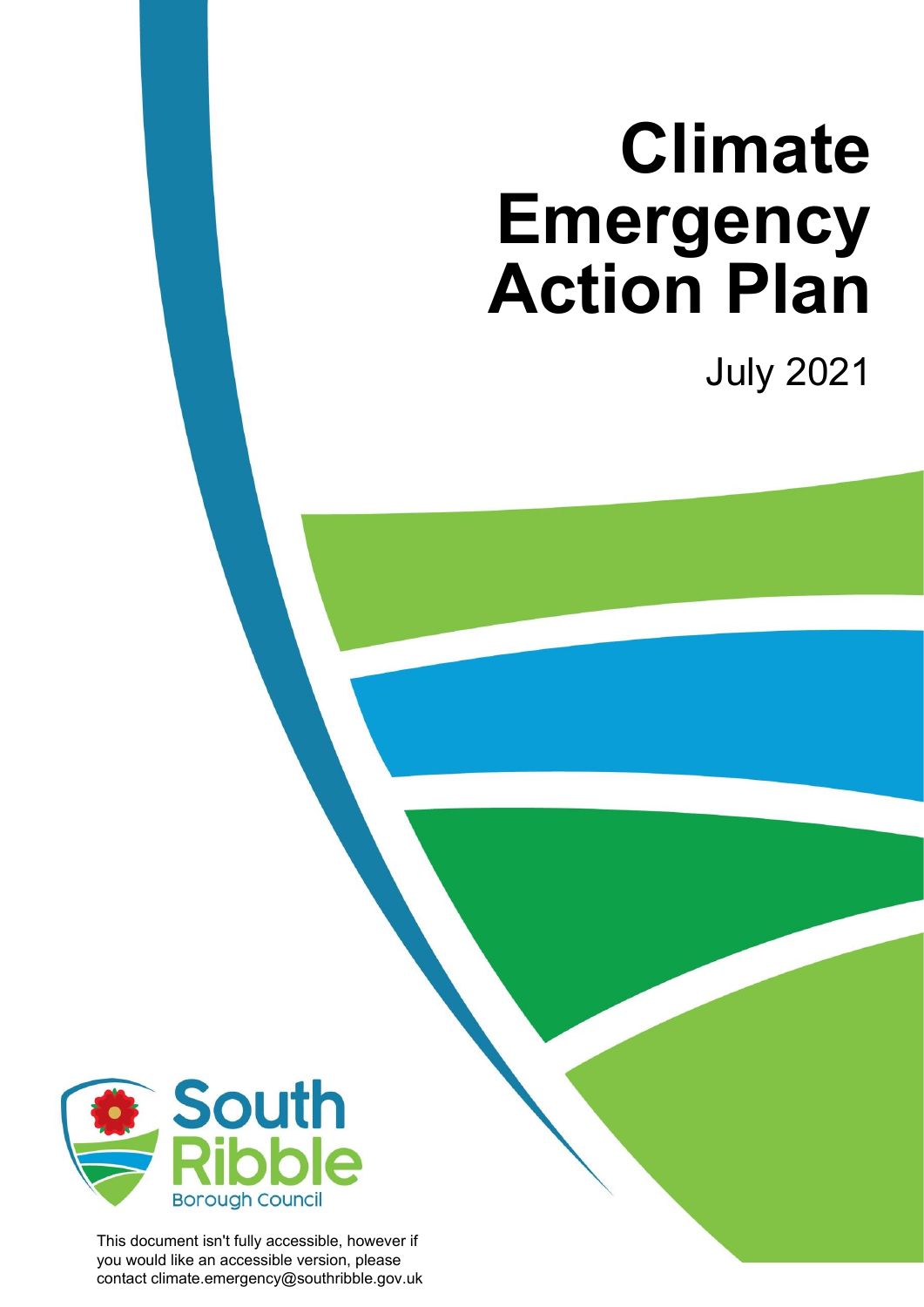# **Contents**

| Appendix 1 – Summary of actions from the Air Quality Action Plan 2018 27 |  |
|--------------------------------------------------------------------------|--|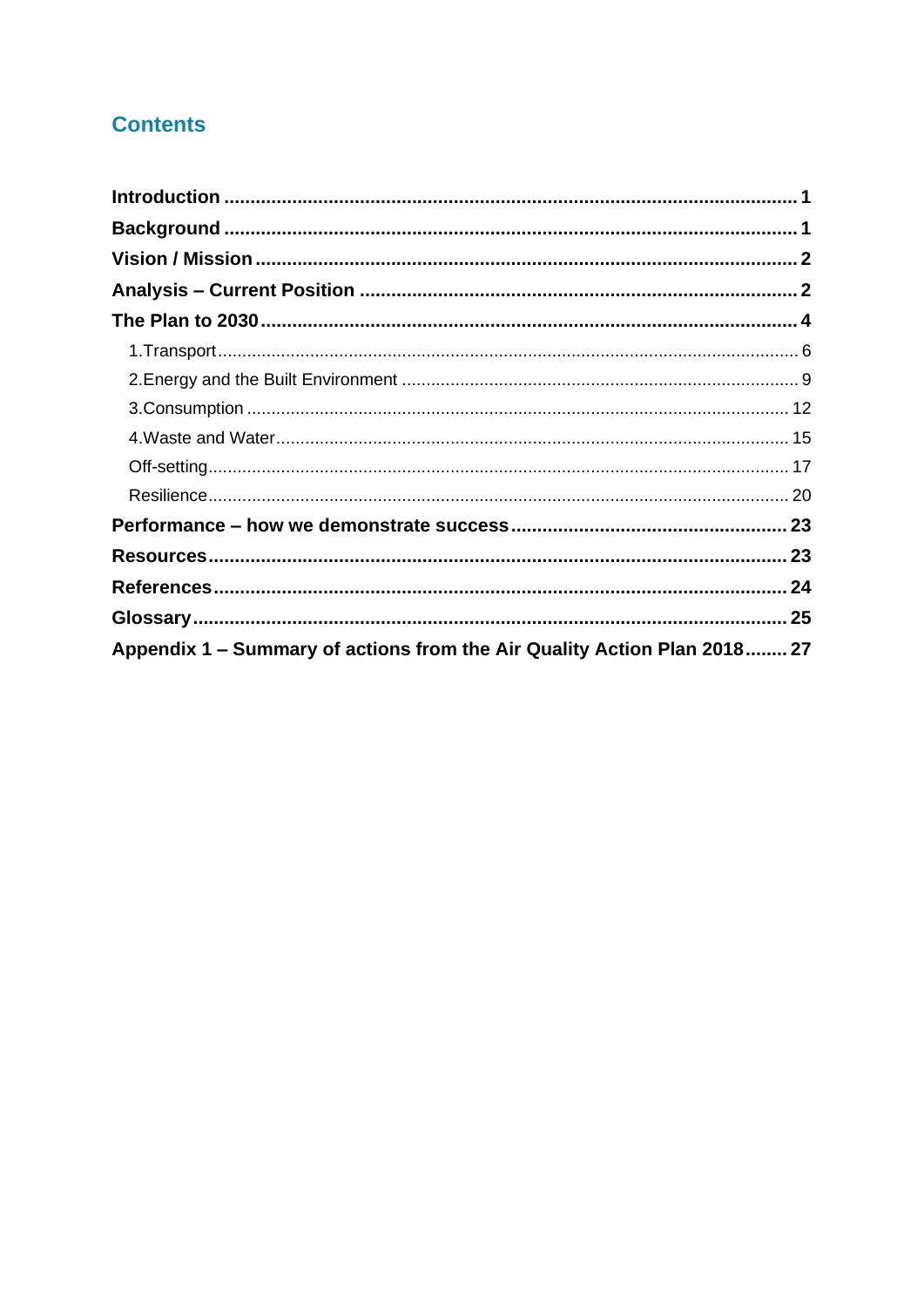## **Document Control**

| <b>Publication Date</b>  | <b>July 2021</b>                                            |
|--------------------------|-------------------------------------------------------------|
|                          | SRBC Climate Emergency Declaration July 2019                |
|                          | <b>SRBC Climate Emergency Strategy 2020</b>                 |
| <b>Related Documents</b> | All related documents may be viewed via the SRBC<br>website |
|                          | South Ribble Borough Council                                |
| Owner (Department)       | <b>Environmental Health</b>                                 |
| Author (Team)            | Environmental Health / Climate Emergency Task Group         |

## Review of Strategy

| <b>Review Date</b> | <b>July 2022</b> |
|--------------------|------------------|
| Version            | 0.2              |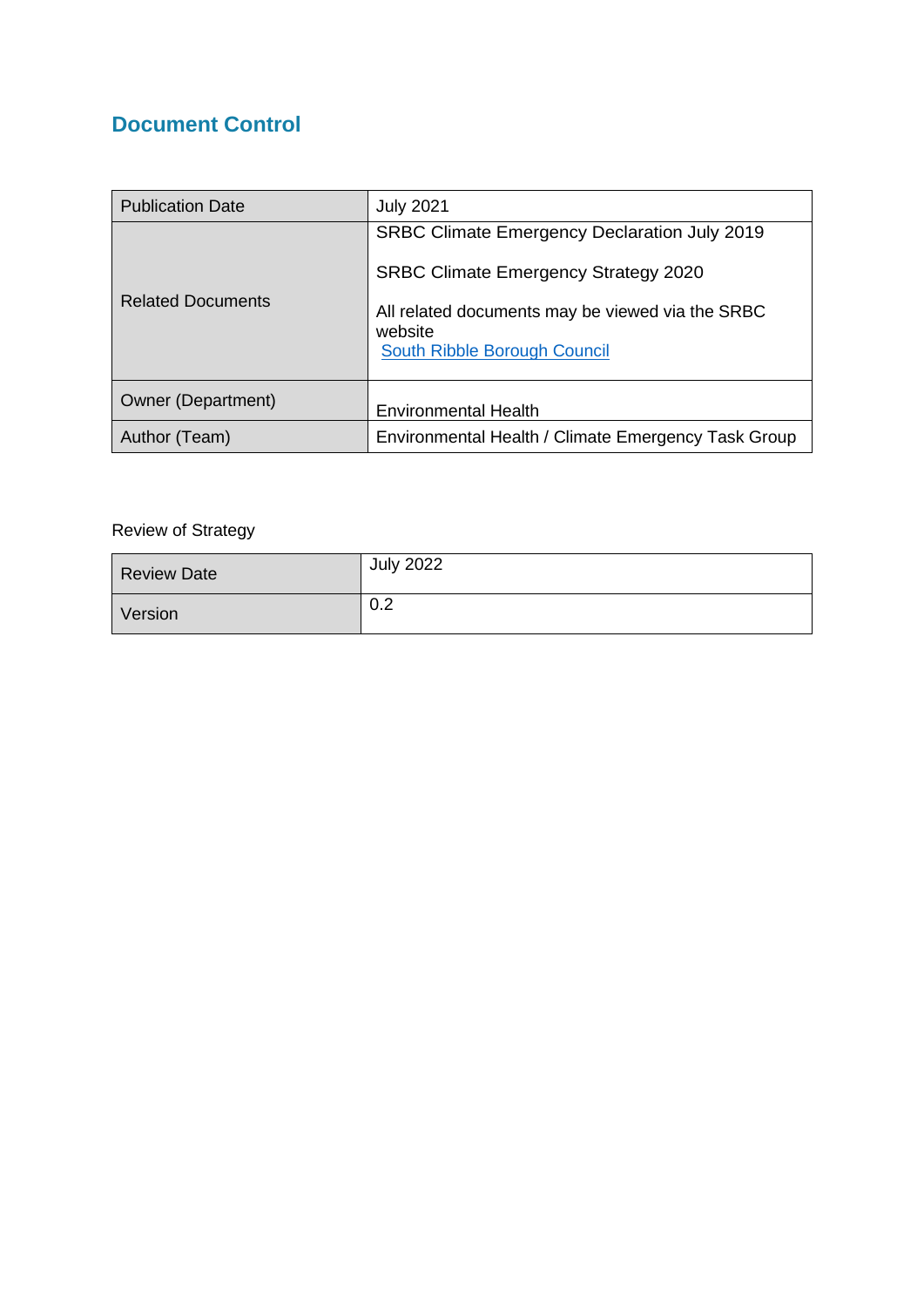## <span id="page-3-0"></span>**Introduction**

In 2019, South Ribble Borough Council (SRBC) declared a climate emergency, pledging to make the Borough carbon neutral by 2030.

In 2020, the Council approved the Climate Emergency Strategy for the Borough, summarising the global, national and local needs for such action, and how the Council will be acting to 2030 on this pledge. The strategy also agreed on a public consultation process to inform and influence the specific actions to be taken to deliver the strategy, and those actions to be prioritised.

This action plan acknowledges the contributions received during the consultation and sets out those actions we will be taking over the short, medium, and long-term, in support of the carbon neutral 2030 target.

The findings of the report will also be used as the basis for wider stakeholder engagement, to maximise the effectiveness of those actions that can be driven at a local level.

# <span id="page-3-1"></span>**Background**

#### **What is climate change?**

Climate change is the long-term shift in average weather patterns across the world. Since the mid-1800s, humans have contributed to the release of carbon dioxide and other greenhouse gases into the air. This causes global temperatures to rise, resulting in long- term changes to the climate. (1)

Further information on historic national and international climate change actions can been viewed within the Council's Climate Emergency Strategy, and includes -

In 2018 the Intergovernmental Panel on Climate Change (IPCC) published a report which advised that global warming must be limited to 1.5°C, as opposed to the previous target of 2°C. The IPCC's review of over 6,000 sources of evidence found that, with a rise of 1.5°C, there would be risks to health, livelihoods, food security, water supply, human security and economic growth. A rise to 2°C would be even more catastrophic. It warned that there are 12 years within which to take the serious action required to avert this crisis and avoid the worst impacts.

The Climate Change Act 2008 introduced a legally binding target for the UK to reduce greenhouse gases by 80% by 2050 against a 1990 baseline. However, in June 2019 the Government announced a revised target – that the UK will cut emissions to net zero by 2050 (relative to the 1990 baseline).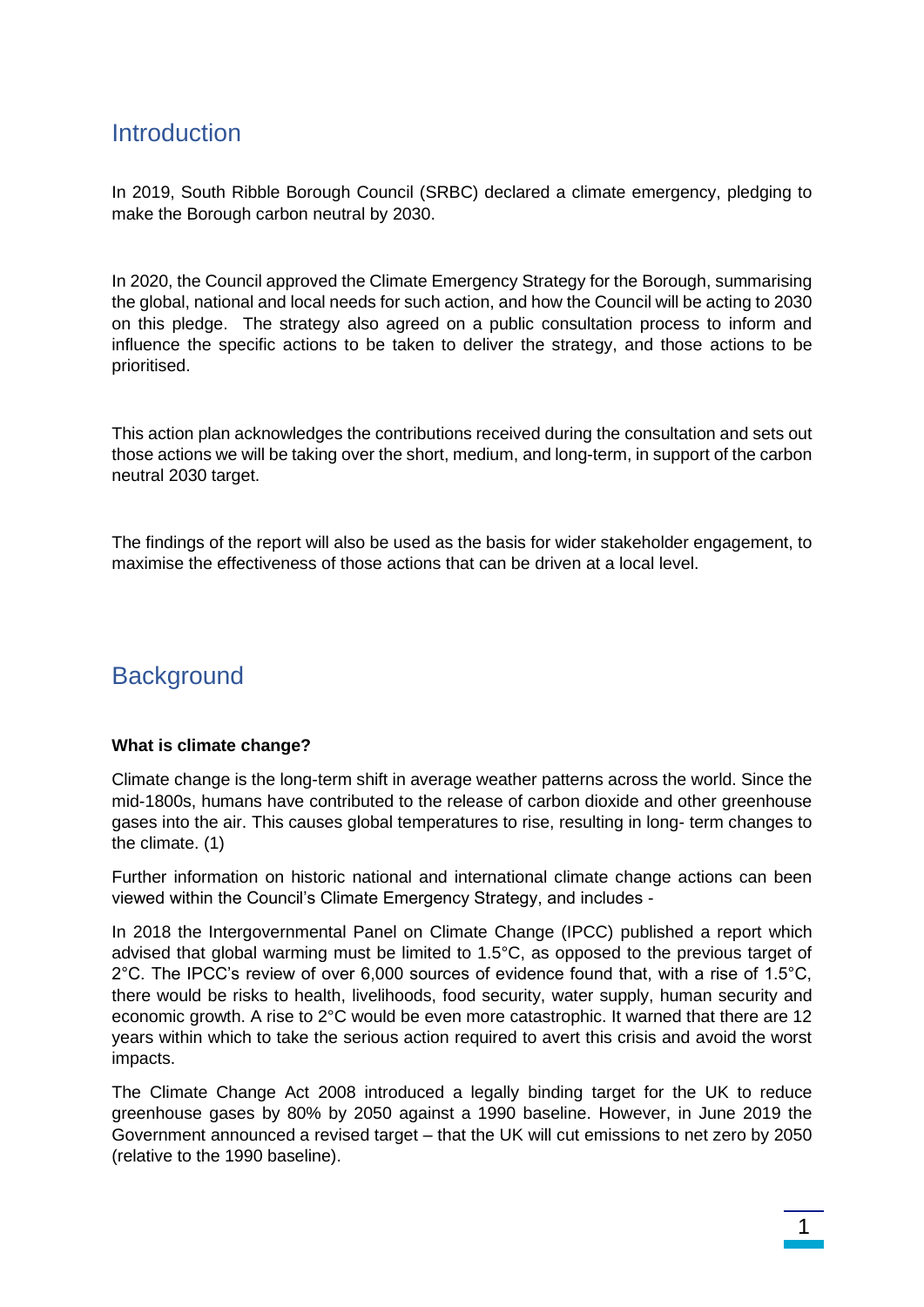#### **What is a climate emergency?**

There is no single definition of what we mean by a climate emergency but generally it reflects the urgent need to drastically cut emissions of greenhouse gases (GHGs) to be able to hold the increase in the global average temperature to well below 2°C above pre-industrial levels and pursuing efforts to limit the temperature increase to 1.5°C above pre-industrial levels.

## <span id="page-4-0"></span>Vision / Mission

In 2019, in response to these events, SRBC made a climate emergency declaration, setting an ambition to become carbon neutral by 2030. In addition, we need to prepare the Borough for the effects of climate change, and this need for resilience and adaptation was also considered as part of the strategy.

The climate emergency strategy included a commitment to involve the residents and businesses of the Borough in the action plan process, and welcomed their involvement via a public consultation process.

The consultation process clearly demonstrated the concerns amongst participating residents and businesses about the climate emergency. Unfortunately, the timing of the consultation coincided with COVID lockdowns which meant we were not able to engage with our schools in the way we had planned. So as not to miss this important contribution we plan to further consult, including with our schools, once the pandemic has passed and include their responses in an update to members. We would like to thank all those residents, groups and businesses that contributed to the consultation process.

This action plan follows the initial consultation process and sets out the Councils actions, with timescales, between 2021 to 2030 in order to deliver on the 2030 carbon neutral pledge.

# <span id="page-4-1"></span>Analysis – Current Position

In response to the climate emergency, SRBC has already taken the following actions -

In July 2019 full Council passed a motion declaring a climate emergency.

Since this time the Council, through the climate emergency task group, has been working with partners and stakeholders to address the climate emergency. In July 2020, the Council published its Climate Emergency Strategy. This committed to a pubic consultation to inform the action plan, setting out those actions we will be taking to achieve carbon neutrality by 2030.

The Council has committed £250,000 to implement the action plan and obtained additional external funding to supplement this budget.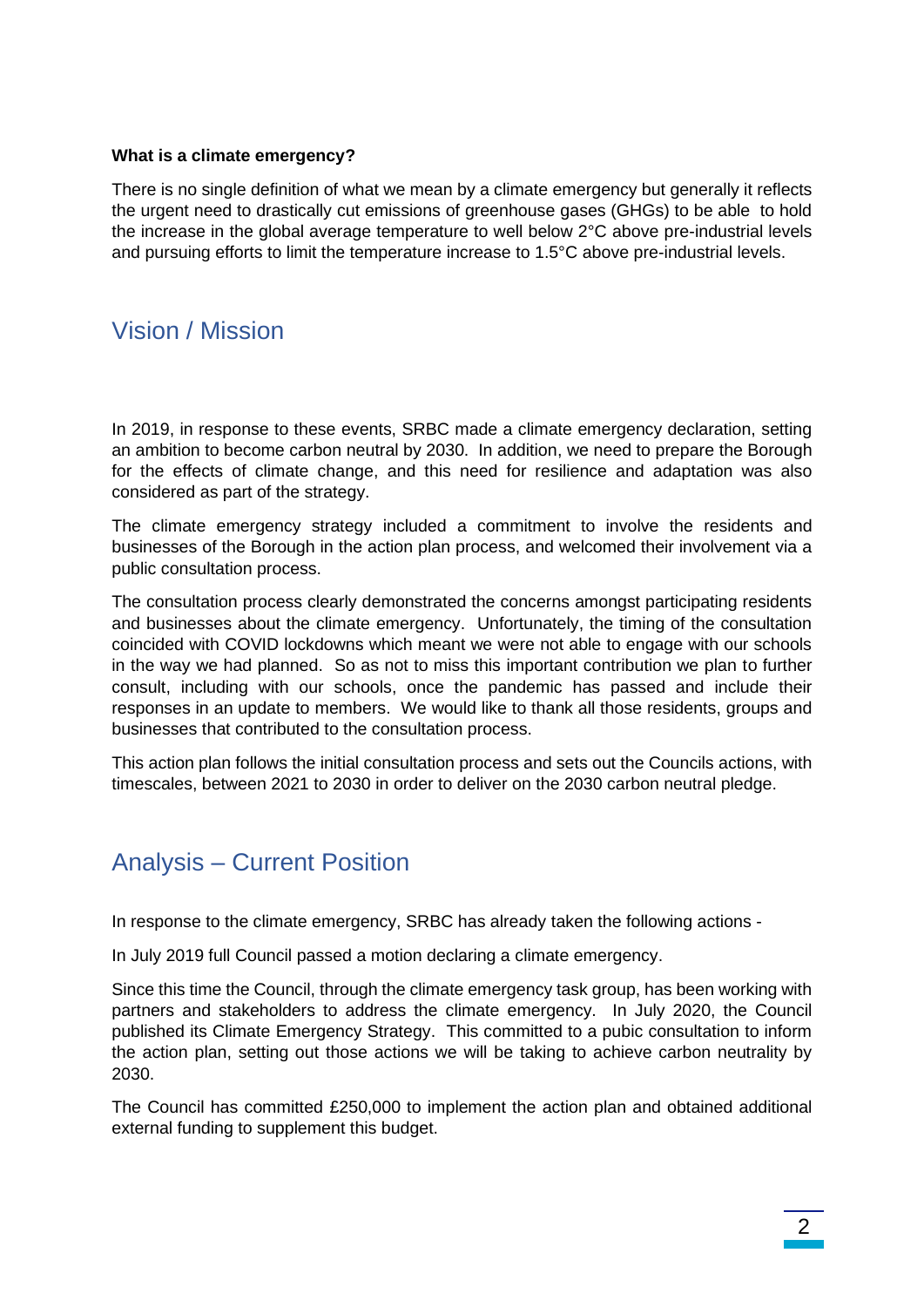Through the work of the cross party climate emergency task group, we have -

Installed solar panels to the Civic Centre, reducing our reliance on carbon based fuel

Installed free public electric vehicle charging points at the Civic Centre

Hosting a virtual event for World Environment day 2021, to promote local actions and opportunities

Worked with partners to provide 4 additional EV charging point sites at Leyland, Bamber Bridge, Lostock Hall and Penwortham – these are due to be installed during 2021

Installed several kilometres of new pathways and cycleways to encourage active transport and reduce reliance on carbon fuelled transport

Started to replace our own fleet with electric vehicles

Started to reduce our use of Single Use Plastics, with a commitment to eliminate them by 2025

Provided secure cycle storage facilities at the Civic Centre, along with improved changing facilities, to encourage staff to cycle or run to work

Via the planning process –

- Increased the number of domestic dwellings provided with EV charging points
- Increased the number commercial premises providing EV charging points for staff and customers
- Increased number of secure cycle storage facilities to encourage active transport within the Borough

Secured £145,000 grant funding to install further solar panels to the Civic Centre, along with installation of LED lighting and a new building management system to improve energy efficiency

Incorporated carbon reduction measures into our own new developments, such as the McKenzie Arms development

Undertaken energy audits at six of the biggest energy using buildings in our estate – the Civic Centre, Moss Side depot, Leyland leisure Centre, Penwortham Leisure Centre, Bamber Bridge Leisure centre and the Tennis Centre. The findings of these audits will inform future investment to improve energy efficiency and move to decarbonise energy production on site.

In addition to these carbon reduction measures, the Council (with the help of our partners and residents) have planted over 62,000 trees across the Borough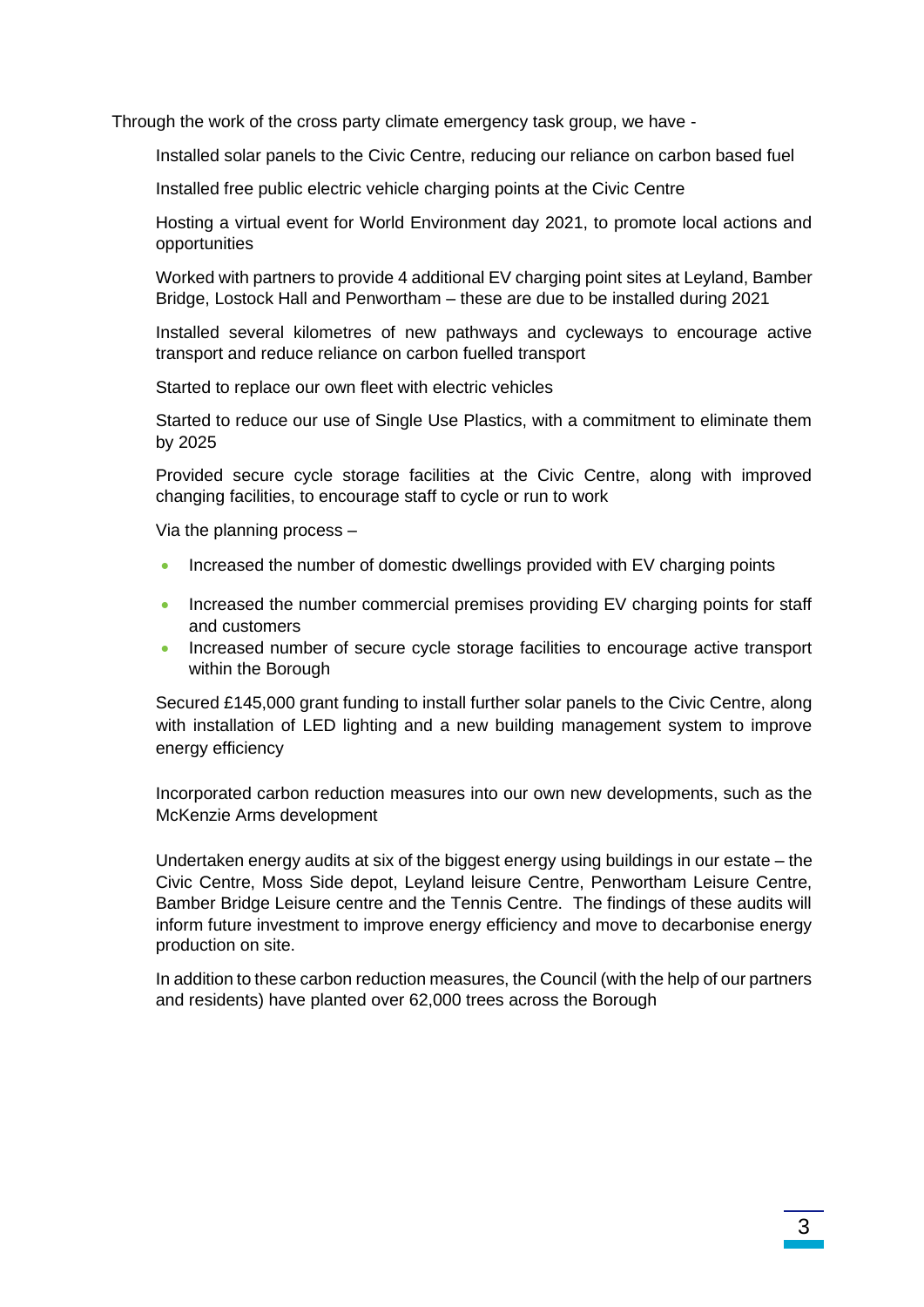# <span id="page-6-0"></span>The Plan to 2030

This plan, in summary:

- Reaffirms our commitment for the borough to be Carbon neutral by 2030, and provides targets for the Council to deliver on this pledge
- Highlights our commitment to work with residents and businesses to deliver change locally, and share best practice and learning
- Explains how we will lobby central government for resources and legislation to make the 2030 target possible
- Sets out actions that will be taken to:
	- build and retrofit homes

provide for clean and sustainable travel

generate clean, renewable energy

reduce consumption and waste

support the creation of low carbon jobs

- Acknowledges the local effects of climate change
- Confirms our commitment to continue to work with partners and central government to enable the Council to react to the effects of climate change

**The climate emergency task group will report to members on the progress made with the implementation of the Climate Emergency Action Plan at regular intervals. A full annual update will be presented to members at Full Council each year. In addition, regular updates on progress made will be published on the Councils website.** 

The action plan reviews will also allow for updates to include technological advances, changes in legislation and improvements that have been made across the borough.

The Council acknowledges that we cannot deliver this target alone – to be successful it will require the support and collaboration of central government, our residents and our businesses, and other governments internationally. The plan is ambitious, but necessary in order to provide a healthy and sustainable borough for the generations to come.

Whilst this plan focusses on our actions to 2030, we are fully accepting there will be more we can do both between now and are target date of 2030 and beyond. The role of the annual review of the action plan is to enable new ideas, new technology and changes in public opinion and legislation to be adopted and included.

Our aim for future generations of this borough is to leave a legacy of a green, sustainable borough in which green choices are affordable to all.

The investigation of the Council's (and the borough's) carbon footprint has identified that the biggest contributions to out carbon emissions are the use of diesel and other fuels, gas, and the waste we produce. When prioritising the actions within the plan these are the areas where we will look to concentrate our efforts.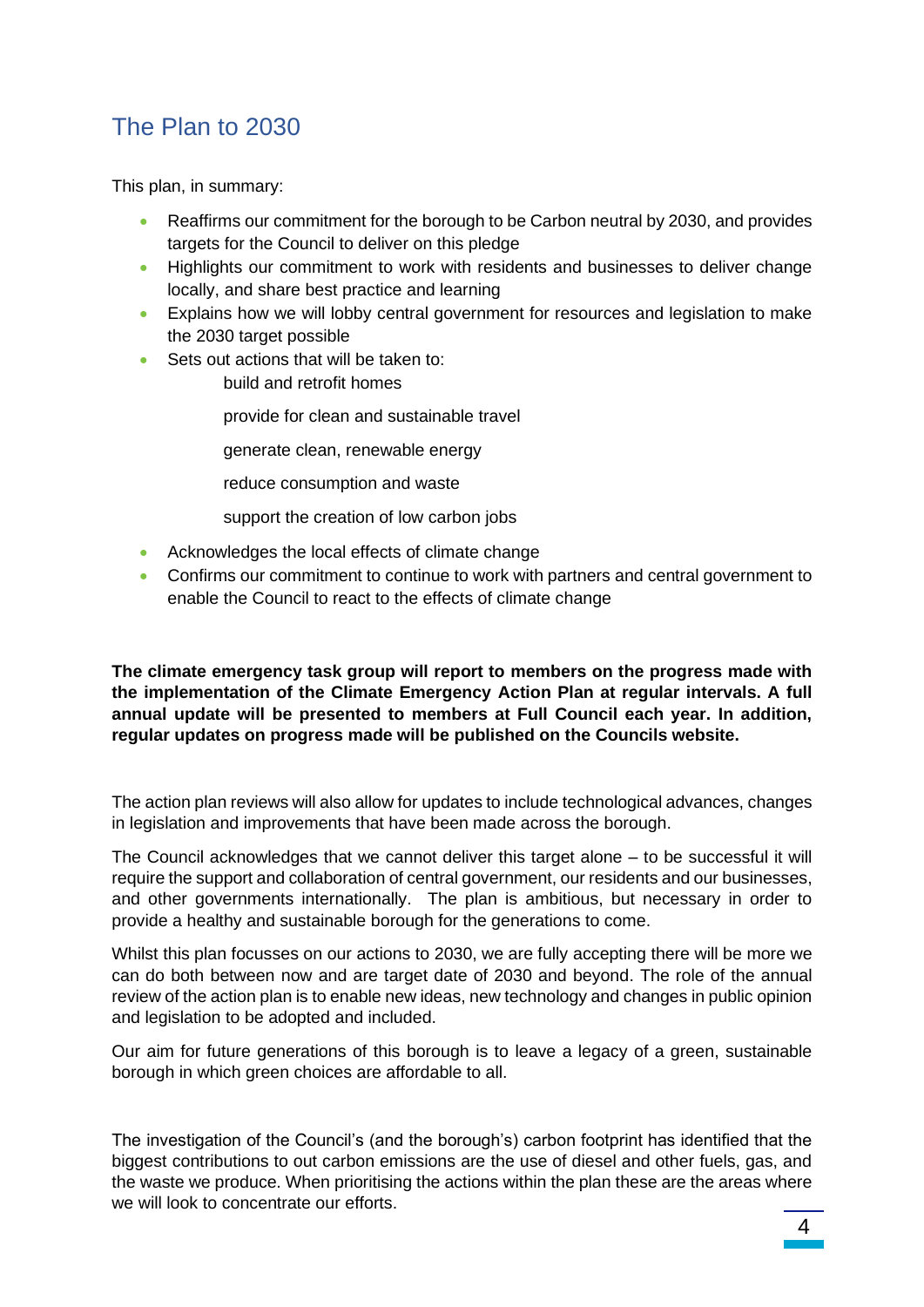During the next year the emphasis of the work will be on internal operations to showcase the Council as a community leader and on building community interaction through schools, businesses and community groups.

#### **Carbon reduction measures**

Fundamental to becoming a carbon neutral borough is reducing our carbon emissions. The actions required to reduce carbon emissions across the borough has been broken down into 4 sections –

- Transport
- Energy and the Built Environment
- Consumption
- Waste and Water

We also then consider, as a fifth action area, the options for offsetting for those residual, remaining carbon emissions.

The sixth area of action is focused upon having a Council that is prepared and resilient for the effects of climate change.

The actions provided for within this plan have been assigned timescales for implementation. Whilst it is acknowledged that some of these will be subject to change, for example due to emerging technologies or pandemic restrictions, they illustrate how the Council is to prioritise and progress these actions during the coming 9 years, to the final position of a carbon neutral Borough in 2030.

The timescales have been broken down as:

- Short term =  $2021 2023$ .
- Medium term  $= 2024 2027$
- Long term =  $2028 2030$
- Ongoing / Annual 9 year commitment, from 2021 2030

This action plan specifies those actions required across the borough, but also the actions that the Council is intending to take as an organisation and local employer. For ease, the actions that are borough wide are presented within the action tables in black, and those relating to the Council as an organisation and employer are provided in blue italic text.

In implementing those internal actions, marked in blue italics, we are seeking to act as a community leader, setting high standards to show the improvements that can be achieved, so we are able to help others around the borough in doing the same.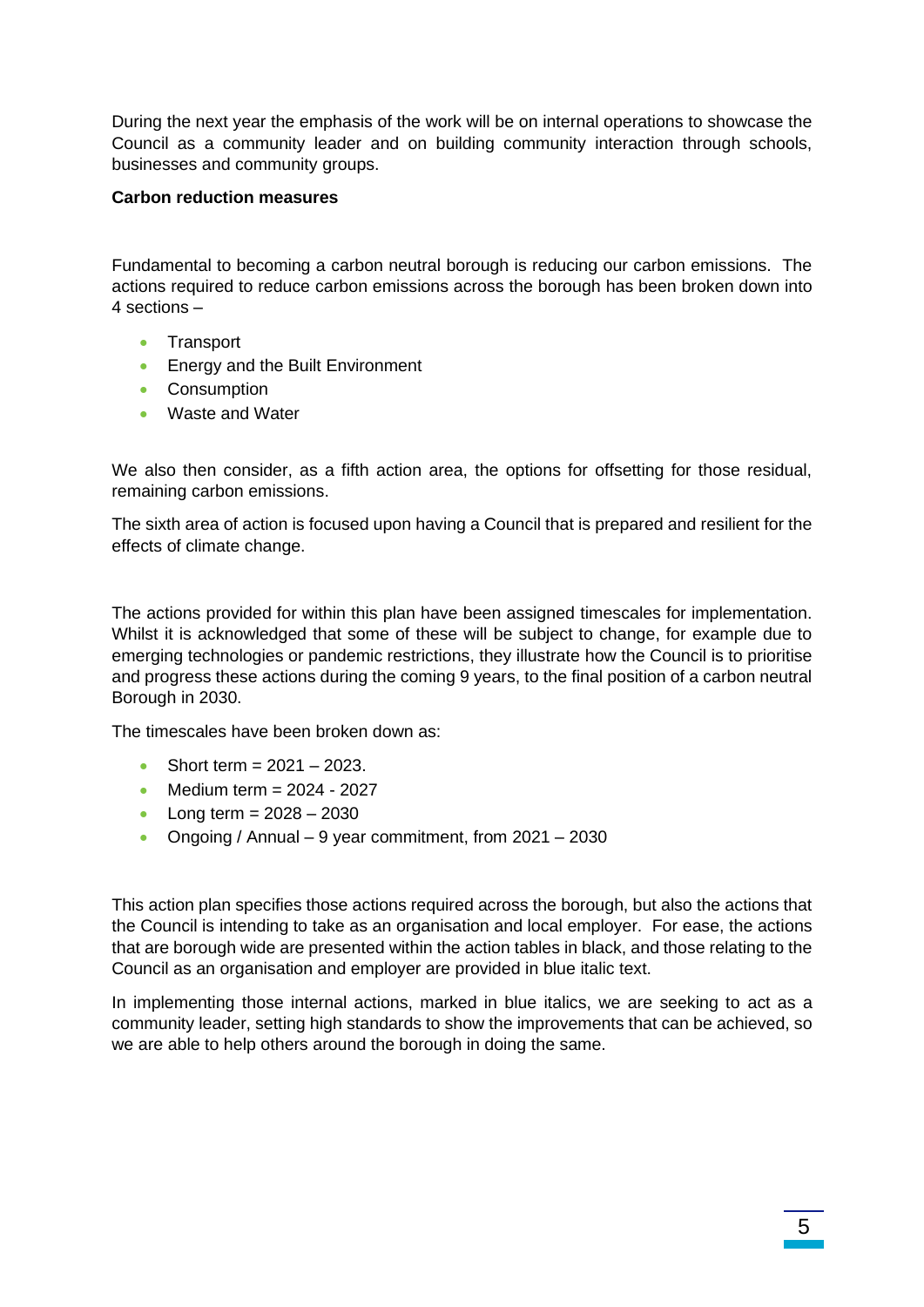## <span id="page-8-0"></span>1.Transport

#### Key messages

To achieve carbon neutrality within the borough, the large majority of vehicles on the road will need to be zero emission by 2030. This in turn requires an infrastructure to enable this transition.

The burden on transition and infrastructure development can be reduced in part by encouraging a shift to public transport and active travel (walking and cycling). However, the rural nature of some areas of the borough may see the continuing reliance on private vehicles.

The pandemic has required new ways of working for many people, including for some the ability to work from home or undertake less work-related travel. This reduction in work related travel should be supported as part of this action plan and the wider green recovery.

| <b>Commitment</b>                                                    | <b>Action</b>                                                                                                                                                                                                           | <b>Partners</b>                                               | <b>Timescale or</b><br>target date |
|----------------------------------------------------------------------|-------------------------------------------------------------------------------------------------------------------------------------------------------------------------------------------------------------------------|---------------------------------------------------------------|------------------------------------|
| <b>Electric</b><br><b>Vehicles</b>                                   |                                                                                                                                                                                                                         |                                                               |                                    |
| Improved<br>access to EV<br>charging points<br>across the<br>borough | 200 public electric vehicles (EV) charging<br>points to be provided across the borough<br>by 2030                                                                                                                       | Central<br>Government,<br>LCC, local<br>businesses            | Ongoing<br>Annual                  |
| EV provision as<br>part of<br>developments<br>within the<br>borough  | EV charging facilities to be required as<br>part of developments within the borough,<br>as per the SRBC EV charging point<br>developer guidance                                                                         |                                                               | Ongoing<br>Annual                  |
| <b>EV provision as</b><br>part of SRBC<br>developments               | EV charging facilities to be provided as<br>part of SRBC developments, as per the<br><b>SRBC EV charging point developer</b><br>quidance                                                                                |                                                               | <b>Ongoing</b><br>Annual           |
| <b>Decarbonisation</b><br>of SRBC fleet                              | 100% SRBC fleet to be electric vehicles<br>by 2030 (subject to suitable technology)                                                                                                                                     |                                                               | <b>Ongoing</b><br><b>Annual</b>    |
| <b>Redistribution</b><br>of Council<br>owned parking<br>spaces       | (With the exception of accessible parking<br>spaces) prioritise electric vehicle and<br>cycle parking on Council owned car parks<br>Post pandemic, this will be reviewed to<br>consider car sharing prioritisation too. |                                                               | Short term                         |
| <b>Introduction of</b><br><b>EV lease</b><br>scheme                  | Introduction of staff lease scheme for<br>electric and low emission vehicles<br>Longer term, consideration of an electric<br>vehicle only staff lease scheme                                                            |                                                               | <b>Medium</b> term<br>Long term    |
| <b>Promotion of EV</b><br>funding<br>opportunities                   | To promote opportunities throughout the<br>borough as they become available                                                                                                                                             | Schools and<br>colleges,<br>local<br>businesses,<br>residents | Ongoing<br>Annual                  |
| <b>Active</b><br><b>Transport</b>                                    |                                                                                                                                                                                                                         |                                                               |                                    |
| Encouraging<br>active transport                                      | Completion of the green links programme,<br>to provide 8km cycling routes and 5km<br>Walking routes around the Borough.                                                                                                 |                                                               | Short term<br><b>March 2022</b>    |
|                                                                      |                                                                                                                                                                                                                         |                                                               | Ongoing                            |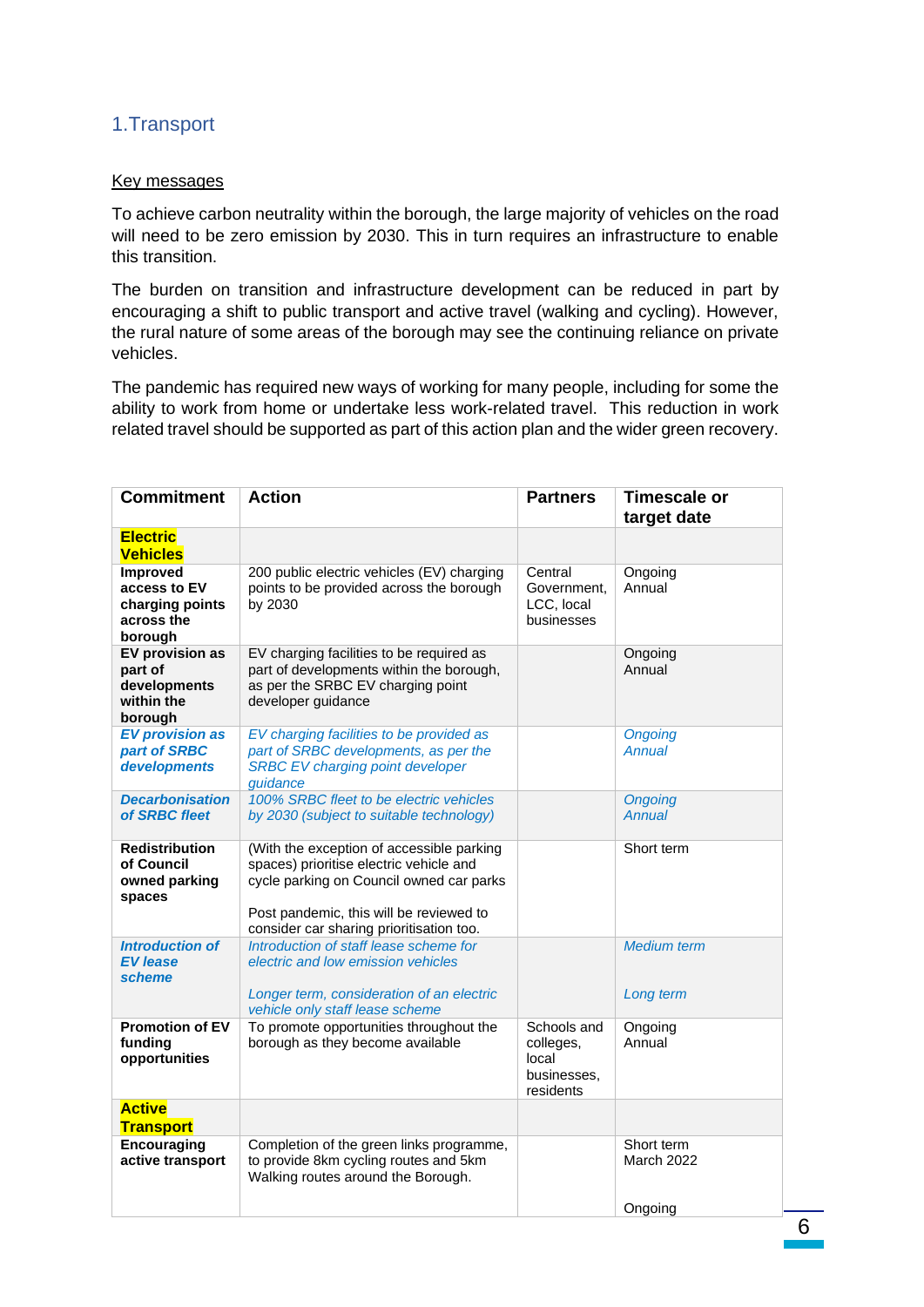|                                                                                                 | Use of planning process to ensure<br>developments provide for active transport                                                                                                                                                     |                                                                       | Annual                                                         |
|-------------------------------------------------------------------------------------------------|------------------------------------------------------------------------------------------------------------------------------------------------------------------------------------------------------------------------------------|-----------------------------------------------------------------------|----------------------------------------------------------------|
|                                                                                                 | Consider provision of adult Bikeability                                                                                                                                                                                            |                                                                       | Ongoing<br>Annual                                              |
|                                                                                                 | refresher training                                                                                                                                                                                                                 |                                                                       |                                                                |
| Delivery of<br>central<br>Lancashire<br>strategy to<br>promote active<br>transport              | Use of planning process to ensure<br>developments provide for access to public<br>transport                                                                                                                                        | <b>LCC</b>                                                            | Ongoing<br>Annual                                              |
| <b>Improved</b><br>access to<br>secure cycle<br>storage facilities                              | A minimum of 35 public secure cycle<br>storage facilities to be provided across the<br>borough by 2027                                                                                                                             | Local<br>businesses                                                   | Medium term                                                    |
| <b>Further promote</b><br>cycling<br><i><b>incentives</b></i>                                   | Including the cycle to work scheme and<br>cycle mileage, as appropriate                                                                                                                                                            |                                                                       | <b>Ongoing</b><br><b>Annual</b>                                |
| <b>Encouraging</b><br>behavioural<br>change                                                     |                                                                                                                                                                                                                                    |                                                                       |                                                                |
| Provision of a<br>communication<br>platform to<br>facilitate car<br>sharing                     | Post pandemic, research potential<br>platforms for use across the borough, with<br>a view to promoting car sharing in the<br>future                                                                                                | Local<br>businesses,<br>residents                                     | Short term (subject to<br>pandemic restrictions<br>and advice) |
| <b>Investment in</b><br><b>communications</b><br>technology to<br>allow remote<br>staff working | Assessment of equipment, infrastructure<br>and training required to enable remote<br>staff working as appropriate.                                                                                                                 |                                                                       | <b>Ongoing</b><br><b>Annual</b>                                |
| <b>Produce a</b><br><b>business travel</b><br>plan                                              | Undertake a corporate travel audit to<br>establish a baseline, review current travel<br>and options for further reductions                                                                                                         |                                                                       | <b>Short term</b>                                              |
| <b>Offer</b><br>personalised<br>travel plans for<br>staff and elected<br>members                | <b>Encouraging staff and elected members</b><br>to make more journeys using active<br>transport, public transport or in shared car<br>journeys.                                                                                    |                                                                       | Short term                                                     |
| Encourage use<br>of business<br>travel plans                                                    | Encourage businesses within the borough<br>to make use of travel plans for their<br>operations and staff.<br>To facilitate this through the planning<br>process; provision of guidance<br>documentation/templates; and advertising | Local<br>businesses                                                   | Short term                                                     |
| <b>Consideration of</b><br>corporate<br>mileage rates                                           | <b>Consideration of incentivised mileage</b><br>rates for electric vehicles and low<br>emissions vehicles                                                                                                                          |                                                                       | <b>Medium</b> term                                             |
|                                                                                                 | Consideration of removing mileage rates<br>for carbon based fuel vehicles                                                                                                                                                          |                                                                       | Long term                                                      |
| <b>Information and</b><br>awareness<br>raising                                                  | To facilitate use of public transport, car<br>sharing, schemes, active transport and<br>electric vehicles                                                                                                                          | LCC,<br>schools and<br>colleges,<br>local<br>businesses,<br>residents | Short term                                                     |
| <b>Working for</b><br>national<br>change                                                        |                                                                                                                                                                                                                                    |                                                                       |                                                                |
| <b>Lobby national</b><br><b>Government</b>                                                      | To provide fiscal incentives for the uptake<br>of electric vehicles, provision of an                                                                                                                                               |                                                                       | <b>Ongoing</b><br><b>Annual</b>                                |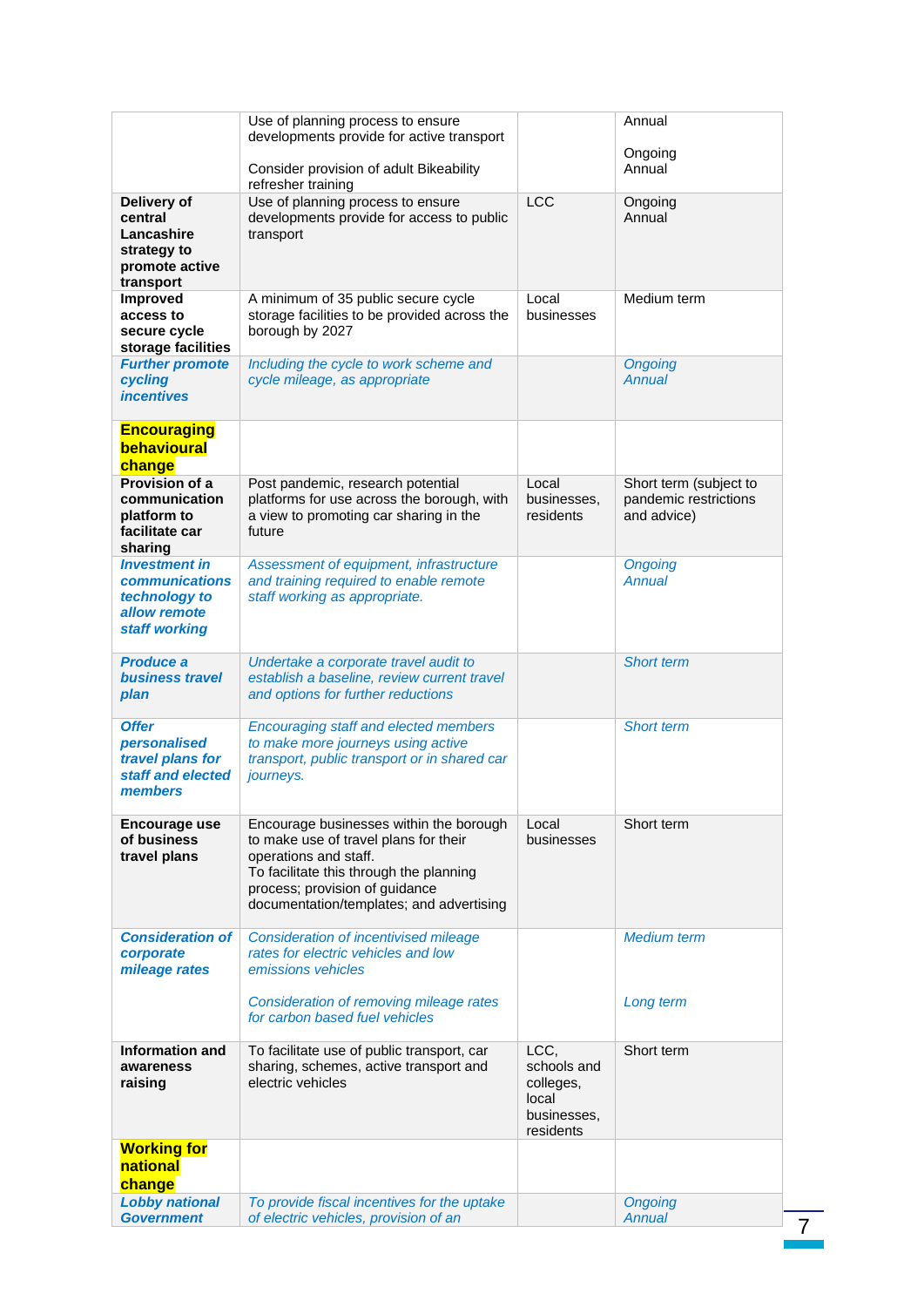|                                                                | adequate infrastructure and use of active<br>transport. To provide a level playing field<br>for the provision and use of public<br>transport across the country |                   |
|----------------------------------------------------------------|-----------------------------------------------------------------------------------------------------------------------------------------------------------------|-------------------|
| <b>Respond to</b><br>transport related<br><b>consultations</b> | To facilitate / promote delivery of above<br>actions at earliest opportunity                                                                                    | Ongoing<br>Annual |

In addition to the above actions, the Council has already committed to a large number of other transport related improvements across the Borough as part of its Air Quality Action Plan. For ease, these are provided as Appendix 1 to provide a full account of all proposed transport related actions.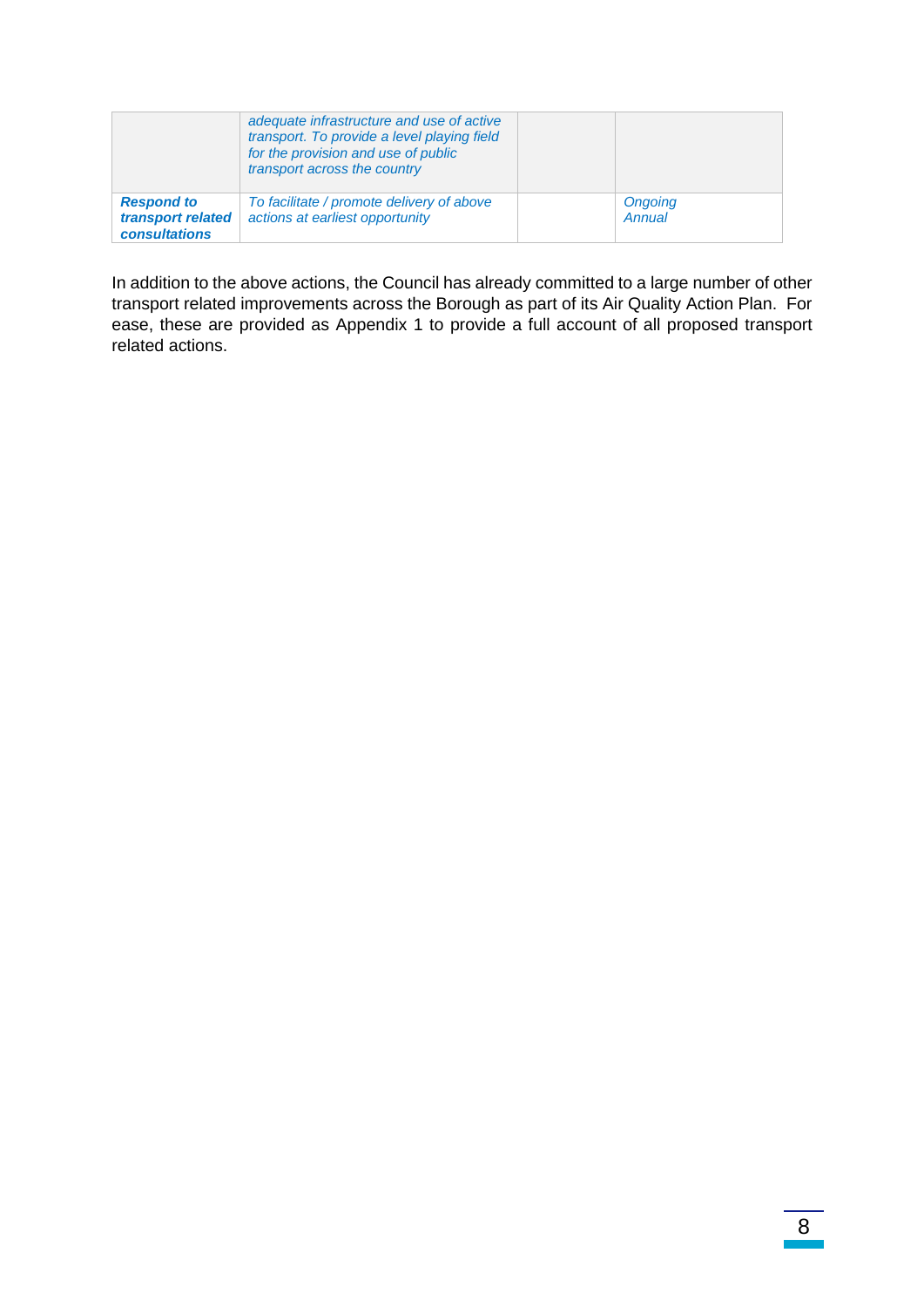## <span id="page-11-0"></span>2.Energy and the Built Environment

#### Key messages

Energy production across the borough needs to be decarbonised on a large scale. To achieve carbon neutrality across the borough, emissions from buildings will need to be close to zero.

To achieve this, there will need to be a large-scale retrofitting programme for the existing housing stock (for example, to replace thousands of traditional gas boilers), improved energy efficiency of the structure of the building and enhanced reliance on renewable energy sources. Likewise, new buildings need to be built to a higher standard with energy efficiency and alternative renewable power given a priority.

A barrier to this change is likely to be the cost – there may need to be policy change at a national level to make such improvements financially viable for householders and businesses. There would also need to be a sufficient supply of competent installers to meet householder demand.

This borough wide change to the vast majority of domestic housing, including some properties granted but not yet built, is considered to be the largest single area of work required within this action plan. Without this, the carbon neutral target of 2030 may not be possible. It is this area of improvement that will require significant focus, investment and co-operation of the borough's residents during the coming decade if we are to meet our 2030 goal. The financial costs of retro-fitting housing is not to be underestimated, and we shall be lobbying national government to make this an affordable option for all.

At the same time, works are needed to reduce energy demand, through behavioural change.

The Council's own estate of buildings will need investment to 2030 in order for them to operate as carbon neutral. To this end we have started to undertake energy audits of the estate to prioritise those using the most energy and plan for the improvements required to the estate in the coming years.

For other buildings within the borough, we will be lobbying central Government to provide affordable retrofitting options for householders to allow them, at an affordable cost, to improve the carbon efficiency of their home.

| <b>Commitment</b>                                                                                                                            | <b>Action</b>                                                 | <b>Partners</b>                        | <b>Timescale</b>  |
|----------------------------------------------------------------------------------------------------------------------------------------------|---------------------------------------------------------------|----------------------------------------|-------------------|
| <b>Improvements</b><br>to Buildings                                                                                                          |                                                               |                                        |                   |
| Make best use of<br>the planning<br>processes to<br>ensure all new<br>housing stock is<br>sustainable in<br>design and<br>affordable to heat | Including encouragement of renewable<br>energy generation     | LCC, developers                        | Ongoing<br>Annual |
| Work with private<br>landlords and<br>housing                                                                                                | Showcase high quality developments and<br>best practice       | Private<br>landlords, local<br>housing | Short term        |
| associations to<br>encourage best<br>practice                                                                                                | Enforce housing legislation to ensure<br>statutory compliance | associations                           | Short term        |
|                                                                                                                                              | Create a voluntary code of practice                           |                                        | Short term        |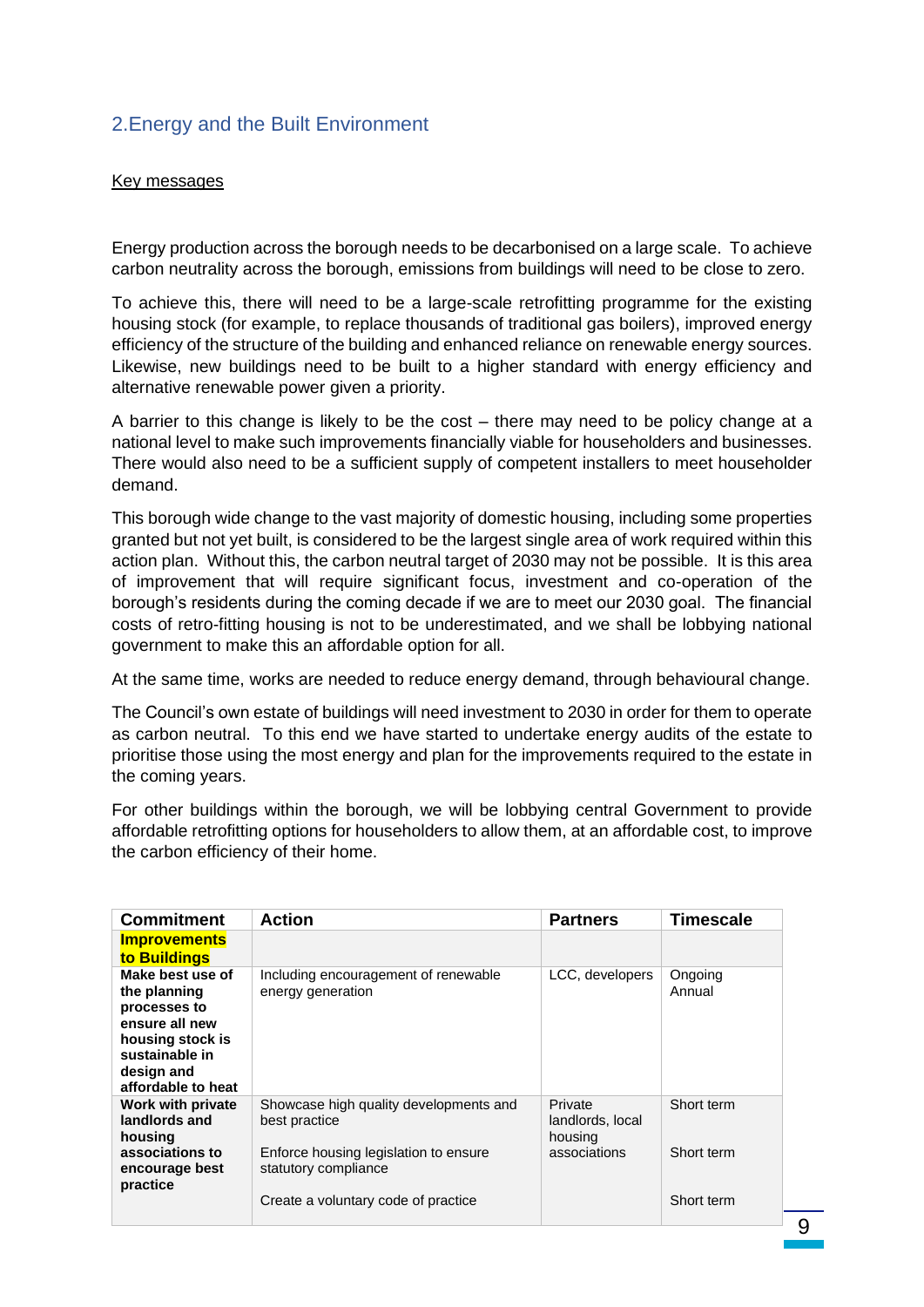| <b>Enforce private</b><br>rented Minimum<br><b>Efficiency</b><br><b>Standards</b><br>regulations                         | Work with landlords to secure compliance                                                                                                           |                                                            | Ongoing<br>Annual               |
|--------------------------------------------------------------------------------------------------------------------------|----------------------------------------------------------------------------------------------------------------------------------------------------|------------------------------------------------------------|---------------------------------|
| Investigate<br>domestic<br>retrofitting<br>options                                                                       | To understand emerging technologies, and<br>those options most efficient and effective<br>for the borough                                          |                                                            | Short term                      |
| Retrofit a<br>domestic property                                                                                          | SRBC to organise, to use as a flagship of<br>best practice for the borough                                                                         | Schools and<br>colleges, local<br>businesses,<br>residents | Medium term                     |
| <b>The Council will</b><br>seek to lead by<br>example in its use<br>of decarbonised<br>energy                            | Production of decarbonisation plans for the<br><b>Council estate</b><br>Implement findings of decarbonisation<br>plans across the Council estate   |                                                            | <b>Ongoing</b><br><b>Annual</b> |
| <b>Use LED lighting</b><br>across the<br><b>Council estate</b>                                                           |                                                                                                                                                    |                                                            | <b>Ongoing</b><br>Annual        |
| <b>Work with</b><br>colleges and<br>businesses to<br>provide training<br>opportunities                                   | To ensure the provision of training to meet<br>local demand for installation of new<br>technologies and retrofitting for existing<br>housing stock | Schools and<br>colleges,<br>apprenticeship<br>providers    | Short term                      |
| <b>Seek funding</b><br>opportunities for<br>low carbon<br>heating                                                        | To expediate the implementation of energy<br>and building related actions, for example<br>via public sector decarbonisation schemes                |                                                            | Ongoing<br>Annual               |
| <b>Energy</b><br><b>Improvements</b>                                                                                     |                                                                                                                                                    |                                                            |                                 |
| Investigate<br>potential for<br>district heat<br>networks                                                                | Produce an options paper, report to elected<br>members.                                                                                            | <b>LCC</b>                                                 | Short term                      |
| Formation of a<br>renewable energy<br>co-op                                                                              | Working with residents to form a co-op for<br>the local production of renewable energy                                                             | Local<br>businesses,<br>voluntary sector,<br>residents     | Short term                      |
| <b>All electricity will</b><br>be purchased via<br>green tariffs                                                         | Rolling programme as present Council<br>tariffs expire                                                                                             |                                                            | <b>Ongoing</b><br>Annual        |
| Investigate<br>actions needed to<br>improve capacity<br>to store low<br>carbon energy on<br><b>Council owned</b><br>land | Produce an options paper, report to elected<br>members                                                                                             | LCC, local<br>businesses                                   | Medium term                     |
| <b>Examine the</b><br>possibility of<br>large-scale solar<br>projects within<br>the borough                              | Produce an options paper, report to elected<br>members                                                                                             | <b>LCC</b><br>Renewable<br>energy Co-op                    | Short term                      |
| <b>Make use of</b><br>emerging<br>technology to<br>continually                                                           | Continue to investigate opportunities for low<br>carbon funding                                                                                    |                                                            | <b>Ongoing</b><br>Annual        |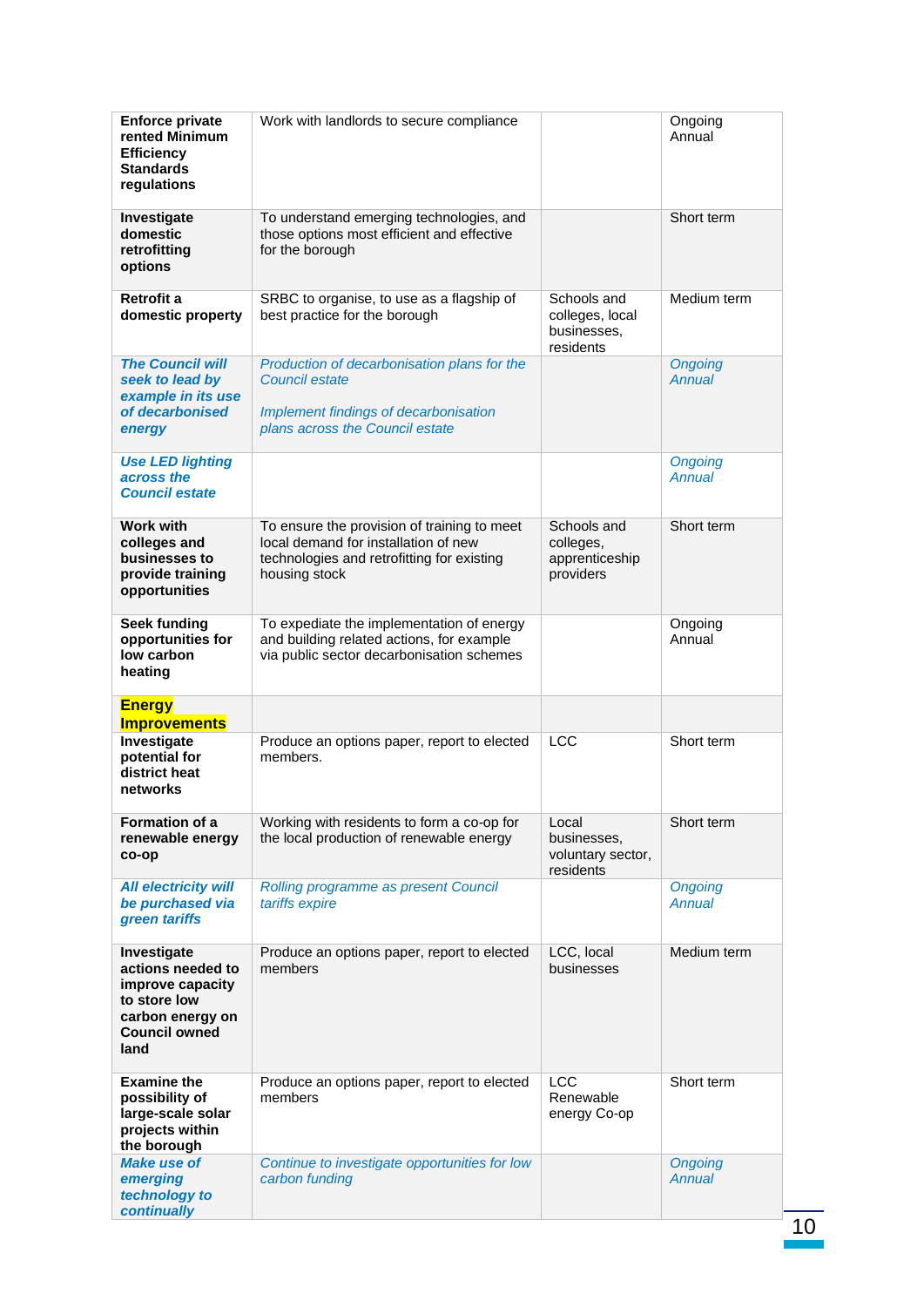| improve how we<br>act as an<br>organisation                                                    | Ensure SRBC developments make use of<br>low carbon technologies and set an<br>example of good practice for other<br>development within the Borough                   |                                                                    |                          |
|------------------------------------------------------------------------------------------------|----------------------------------------------------------------------------------------------------------------------------------------------------------------------|--------------------------------------------------------------------|--------------------------|
| <b>Annual reporting</b><br>of the Council's<br><b>GHG emissions</b>                            | Reporting of emissions arising from Council<br>activities and improvements                                                                                           |                                                                    | <b>Ongoing</b><br>Annual |
| Assist small<br>businesses in<br>conducting their<br>own energy audits                         | Provide tailored information and advice to<br>enable mall businesses to assess their<br>carbon footprint, produce decarbonisation<br>plans and reduce energy demands | Local<br>businesses                                                | Short term               |
| <b>Learning from</b><br>best practice                                                          | Learning from best practices in Councils<br>such as Bristol, Coventry and Cornwall<br>where successful progress has been made                                        | <b>Local Authorities</b>                                           | Ongoing<br>Annual        |
| <b>Encouraging</b><br>behavioural<br>change                                                    |                                                                                                                                                                      |                                                                    |                          |
| Raise public<br>awareness of<br>smoke control<br>legislation                                   | Raise awareness of, and enforce, smoke<br>control legislation to reduce the illegal<br>burning of wood and solid fuels                                               |                                                                    | Short term               |
| <b>Promote national</b><br><b>Government low</b><br>carbon incentives<br>within the<br>borough | Provide information on emerging<br>technologies and funding methods for<br>residents and businesses                                                                  |                                                                    | Ongoing<br>Annual        |
| <b>Information and</b><br>awareness raising                                                    | To reduce consumer energy demand, and<br>improved energy efficiency of buildings                                                                                     | LCC, schools<br>and colleges,<br>local<br>businesses.<br>residents | Ongoing<br>Annual        |
| <b>Working for</b><br>national change                                                          |                                                                                                                                                                      |                                                                    |                          |
| Lobby national<br>Government to<br>ensure low                                                  | Lobby government to provide affordable<br>net-zero measures that are accessible to all                                                                               |                                                                    | Ongoing<br>Annual        |
| carbon energy is<br>available and<br>affordable for<br>everyone                                | Lobby government to raise the minimum<br>standards for all new build projects via the<br>planning process and building regulations                                   |                                                                    |                          |
| <b>Respond to</b><br>energy and built<br>environment<br>related<br><b>consultations</b>        | To facilitate / promote delivery of above<br>actions at earliest opportunity                                                                                         |                                                                    | <b>Ongoing</b><br>Annual |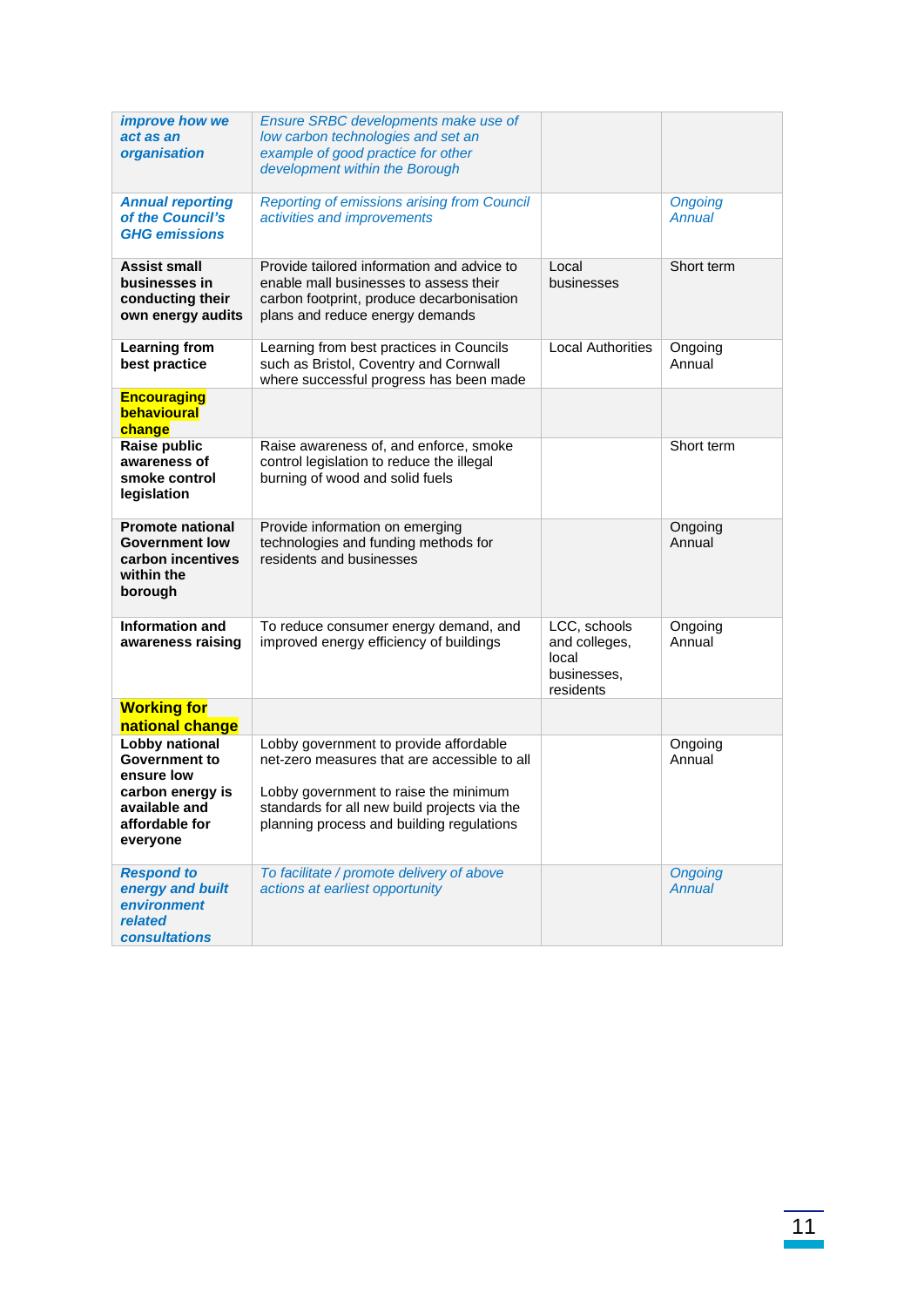## <span id="page-14-0"></span>3.Consumption

#### Key messages

In order to reduce consumption, it will be necessary to raise awareness amongst residents and businesses as to the energy required to produce and transport the goods or utilities in question. This in turn can lead of behavioural change and a reduction in consumption. Small changes, by many users across the borough, has the potential to bring large savings in consumption related energy.

In this regard the Council, as an employer and large energy user, should seek to set examples of best practice and encourage the same across the borough.

| <b>Commitment</b>                                                                                                                                                                 | <b>Action</b>                                                                                                                                                                 | <b>Partners</b>                                                                 | <b>Timescale</b>                                      |
|-----------------------------------------------------------------------------------------------------------------------------------------------------------------------------------|-------------------------------------------------------------------------------------------------------------------------------------------------------------------------------|---------------------------------------------------------------------------------|-------------------------------------------------------|
| <b>Reducing</b><br>consumption                                                                                                                                                    |                                                                                                                                                                               |                                                                                 |                                                       |
| As an<br>organisation we<br>will seek to<br>reduce our<br>purchase and use<br>of high energy<br>commodities, for<br>example single<br>use plastics and<br>meat based<br>products. | Annual review of single use<br>plastics strategy.<br>Council has committed to eliminate<br>the use of single use plastics by<br>2025<br>ä,                                    |                                                                                 | Annual<br><b>Ongoing</b><br><b>Medium</b> term        |
| <b>Provide free</b><br>public access<br>water fountains                                                                                                                           | Post pandemic implement 50<br>fountains pledge, providing free<br>public access water fountains<br>across the Bborough                                                        | Schools and<br>colleges, local<br>businesses                                    | Medium term, or<br>earlier as safe to do<br><b>SO</b> |
| We will move to a<br>more plant based<br>menu for<br>functions and<br>meetings, and to<br>purchase<br>products made<br>within the UK in<br>order to reduce<br>transport miles.    | As a Council we seek to set an<br>example as to how to offer healthy,<br>more plant based menu items<br>whilst supporting local food<br>businesses and reducing food<br>miles |                                                                                 | <b>Annual</b><br><b>Ongoing</b>                       |
| We will also work<br>with partners,<br>businesses and<br>residents to<br>encourage<br>responsible<br>consumption and<br>share best<br>practice.                                   | Campaigns and events to support<br>buying local, buying seasonal                                                                                                              | Schools and<br>colleges, local<br>businesses.<br>voluntary sector,<br>residents | Short term                                            |
| <b>Work with</b><br>schools, colleges<br>and partners to<br>encourage more<br>low carbon<br>cooking and                                                                           | Both by schools/colleges and<br>outside these environments by the<br>students and staff                                                                                       | LCC, school meal<br>providers, schools<br>and colleges                          | Short term                                            |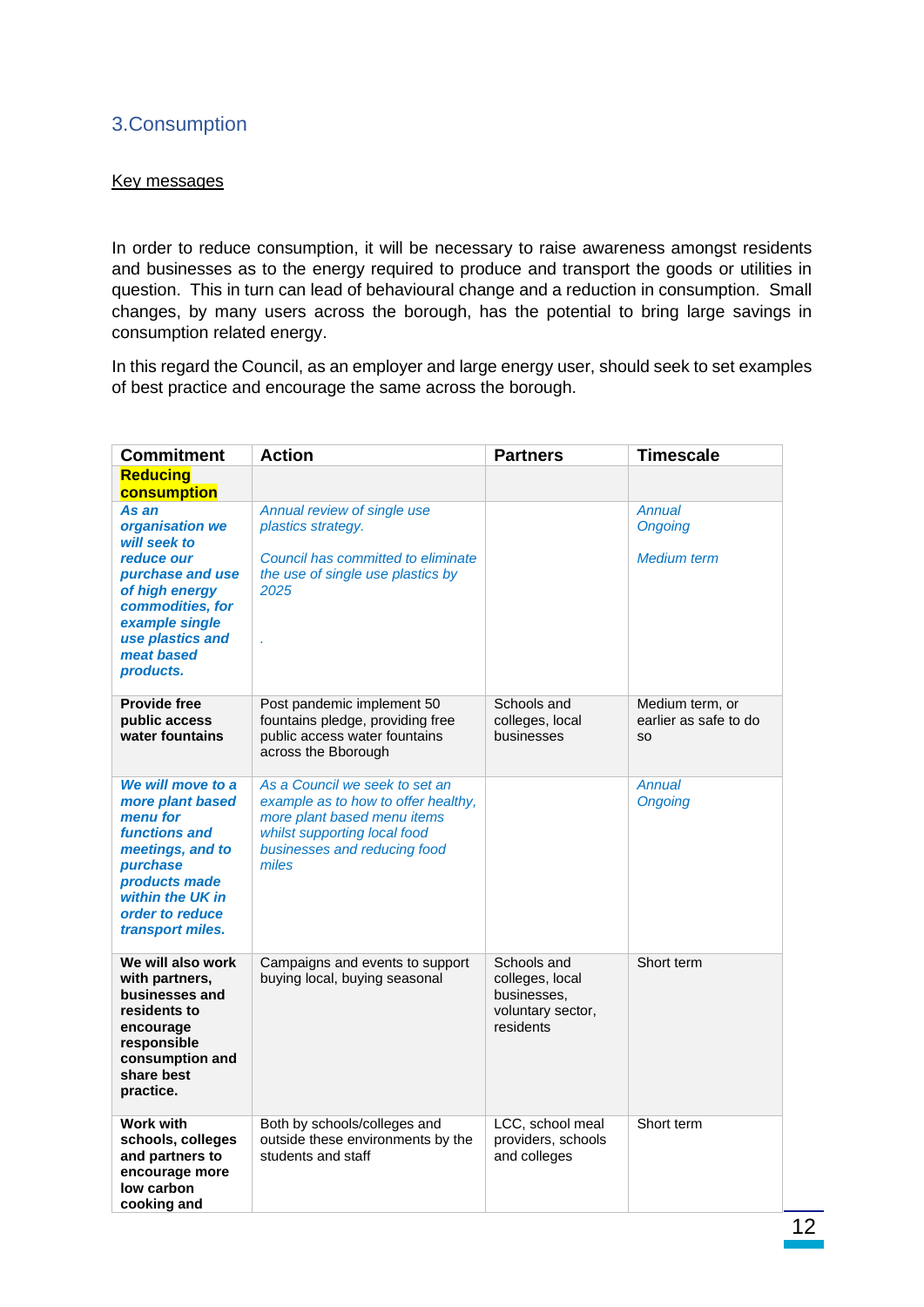| meals, and reduce<br>food waste                                                                              |                                                                                                                                                    |                                                             |                                                       |
|--------------------------------------------------------------------------------------------------------------|----------------------------------------------------------------------------------------------------------------------------------------------------|-------------------------------------------------------------|-------------------------------------------------------|
| <b>Review Council</b><br>procurement<br>procedures                                                           | To ensure environmental<br>implications are adequately<br>considered and weighted for all<br>procurement activities                                |                                                             | <b>Short term</b>                                     |
| <b>Review of</b><br><b>Council's use of</b><br>insecticides and<br>herbicides                                | To consider environmental<br><i>implications</i>                                                                                                   |                                                             | <b>Short term</b>                                     |
| <b>Work to improve</b><br>the carbon<br>emissions of<br><b>Council events</b>                                | <b>Provision of environmental</b><br>assessments for all large Council<br>organised events by 2027<br>Council organised events to be               |                                                             | <b>Medium</b> term<br>Long term                       |
|                                                                                                              | carbon neutral by 2030                                                                                                                             |                                                             |                                                       |
| <b>Reduce</b><br>consumption of<br>paper and<br>cardboard across                                             | This will include a paper audit<br>during 2022, to inform and<br>influence change                                                                  |                                                             | <b>Short term</b>                                     |
| all Council<br><i><b>activities</b></i>                                                                      | We will reduce paper and<br>cardboard consumption by 10%<br>each year to 2024,                                                                     |                                                             | <b>Short term</b>                                     |
|                                                                                                              | We will reduce paper and<br>cardboard consumption by a<br>further 5% each year to 2027                                                             |                                                             | <b>Medium</b> term                                    |
| <b>Reduce</b><br>consumption by<br>use of repair<br>groups                                                   | Facilitate local repair café/ groups<br>to encourage repair instead of<br>replacement                                                              | Local businesses,<br>voluntary sector                       | Short term                                            |
| Use of street<br>trading consents<br>to prevent use of<br>single use<br>plastics                             | Post pandemic, revision of Council<br>street trading consent conditions to<br>reduce use of single use plastics                                    | Local businesses                                            | Medium term, or<br>earlier as safe to do<br><b>SO</b> |
| <b>Work to reduce</b><br>packaging of<br>goods                                                               | Work with local manufacturers,<br>suppliers, distributors and retailers<br>to reduce packaging of goods,                                           | Local businesses                                            | Short term                                            |
|                                                                                                              | enabling consumer choice and<br>reducing purchase of unnecessary<br>packaging.                                                                     |                                                             |                                                       |
| Investigate<br>potential<br>reduction in<br>consumption<br>within the<br>agricultural<br><i>improvements</i> | Investigate potential savings and<br>improvements across the<br>agricultural sector, and how the<br>Council can support the<br>agricultural sector | NFU, agricultural<br>sector                                 | Short term                                            |
| <b>Learning from</b><br>best practice                                                                        | Learning from best practices in<br>Councils and organisations where<br>successful progress has been<br>made                                        | Local Authorities,<br>school and<br>colleges,<br>businesses | Ongoing<br>Annual                                     |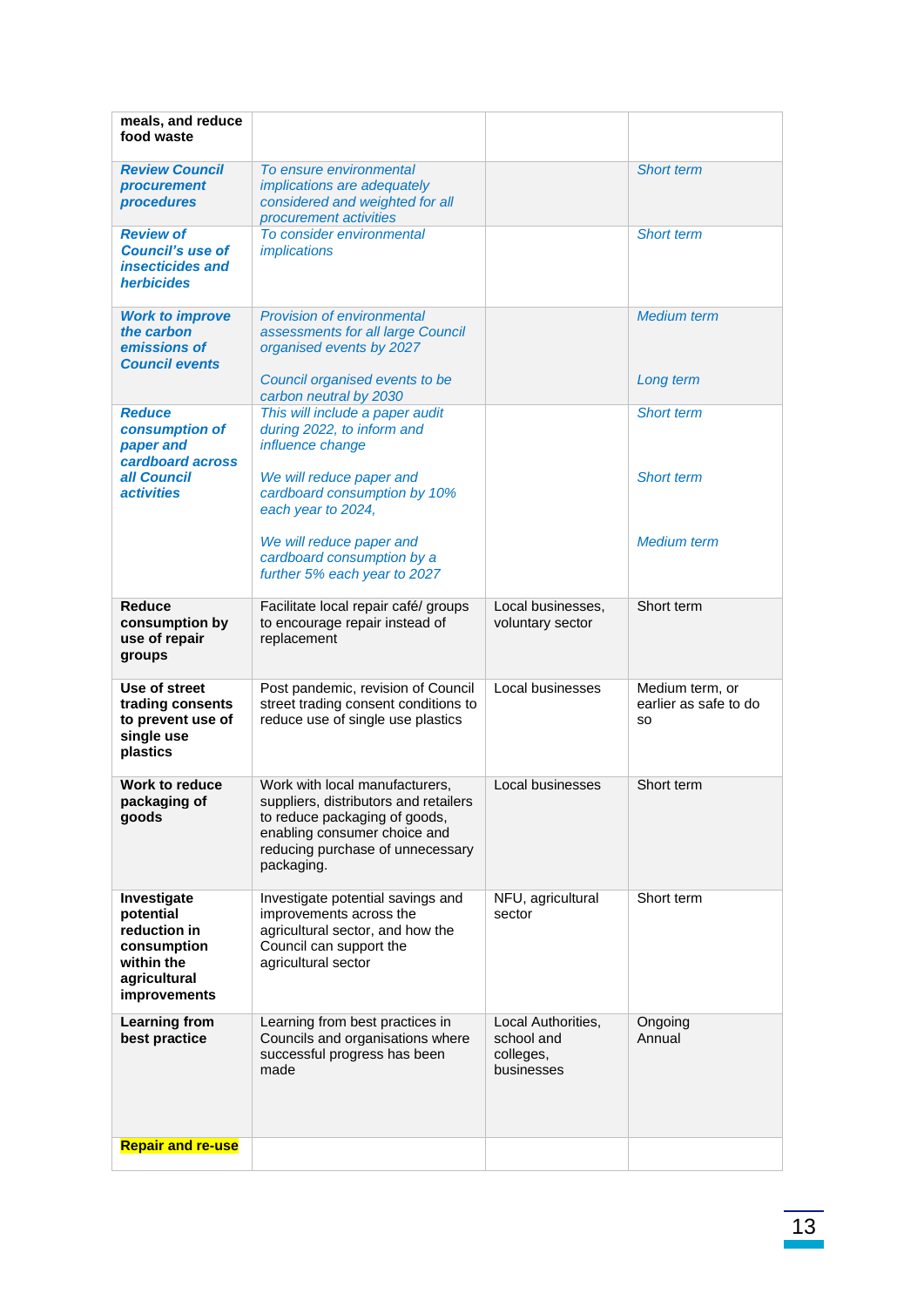| Reduce<br>consumption by<br>use of repair<br>groups | Facilitate local repair café/ groups<br>to encourage repair instead of<br>replacement | Local businesses.<br>voluntary sector      | Short term        |
|-----------------------------------------------------|---------------------------------------------------------------------------------------|--------------------------------------------|-------------------|
| <b>Facilitate a cycle</b><br>repair facility        | Facilitate local facilities to<br>encourage repair instead of<br>replacement          | Local businesses,<br>residents<br>Inc SRBC | Short term        |
| <b>Working for</b>                                  |                                                                                       |                                            |                   |
| national change                                     |                                                                                       |                                            |                   |
| <b>Respond to</b><br><b>consultations</b>           | To facilitate / promote delivery of<br>above actions at earliest<br>opportunity       |                                            | Ongoing<br>Annual |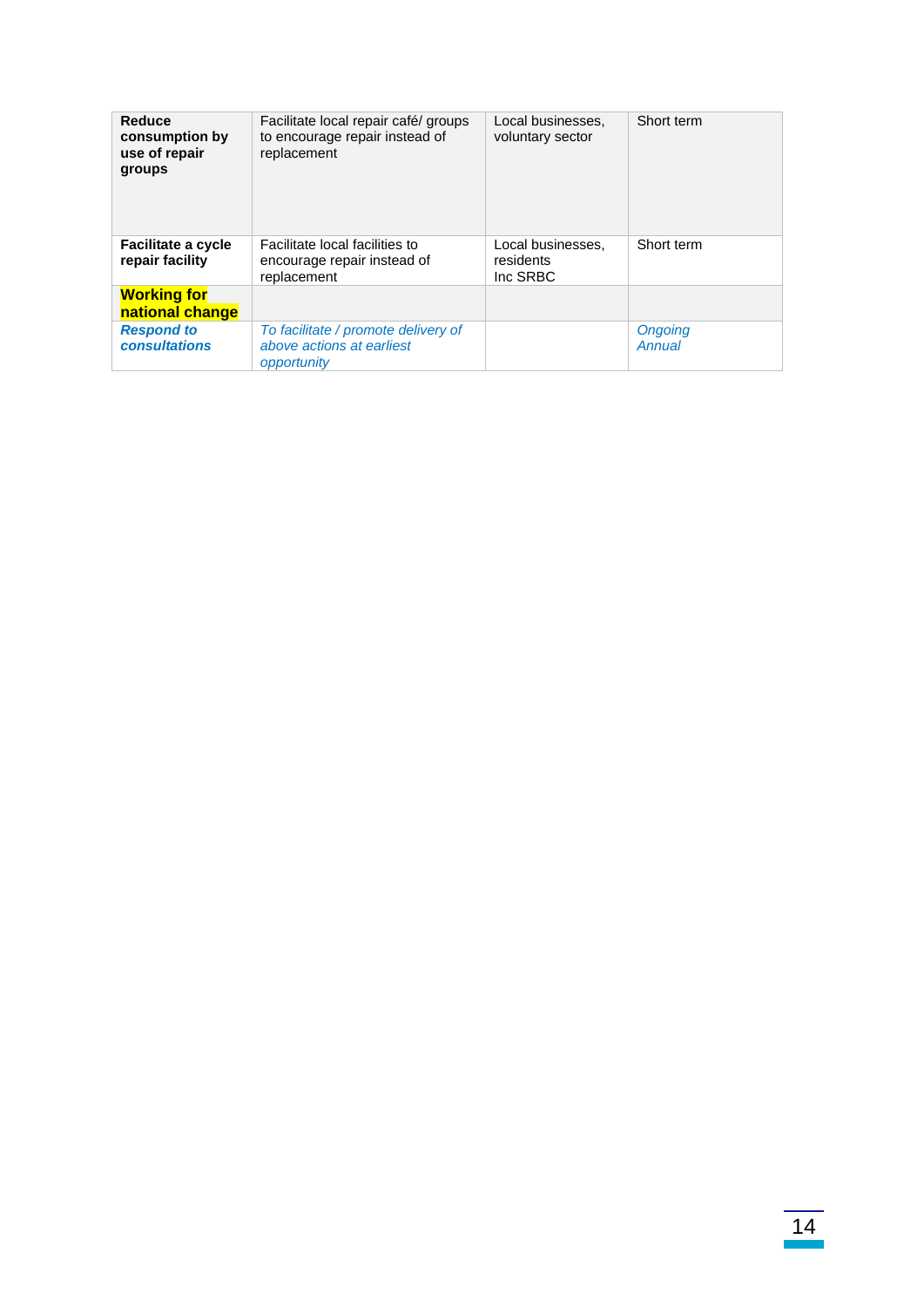## <span id="page-17-0"></span>4.Waste and Water

#### Key messages

Much work has already been done locally and nationally to reduce domestic waste going to landfill, and improve recycling.

However, waste production across the borough can be further reduced in the following ways:

- Reducing the amount of waste produced
- Re-using materials / waste where possible
- Recycling waste in order to minimise the volume being sent to landfill

This may require further behavioural change as improvements are made to the services available.

| <b>Commitment</b>                                           | <b>Action</b>                                                                                  | <b>Partners</b>                                                                 | <b>Timescale</b>         |
|-------------------------------------------------------------|------------------------------------------------------------------------------------------------|---------------------------------------------------------------------------------|--------------------------|
| <b>Reducing waste</b>                                       |                                                                                                |                                                                                 |                          |
| We will work with<br>partners,<br>businesses and            | Investigate use of waste as an energy<br>source                                                | LCC, contract<br>service providers,<br>schools and                              | Ongoing<br>Annual        |
| residents to<br>reduce the<br>amount of waste               | Investigate recycling options for<br>harder to recycle materials                               | colleges, local<br>businesses,<br>residents                                     | Ongoing<br>Annual        |
| produced,<br>promote reuse<br>and recycling of<br>waste and | Implement collection of hard to recycle<br>items within Council occupied<br>properties         |                                                                                 | Medium term              |
| examine means of<br>using waste as an<br>energy source.     | Implement collection of hard to recycle<br>items across the borough                            |                                                                                 | Long term                |
|                                                             | Investigate new technologies available<br>to improve our recycling service                     |                                                                                 | Long term                |
|                                                             | Work with partners to make best use<br>of technologies and maximise<br>recycling opportunities |                                                                                 | Ongoing<br>Annual        |
|                                                             | Investigate the introduction of a<br>business recycling collection scheme                      |                                                                                 | Short term               |
|                                                             | Introduce a business recycling<br>collection scheme                                            |                                                                                 | Medium term              |
| Investigate use of<br>rainwater<br>harvesting               | Investigate the use of rainwater<br>harvesting systems in council estate.                      |                                                                                 | <b>Short term</b>        |
|                                                             | Promote safe use of systems with<br>businesses, residents and schools                          | United Utilities,<br>schools and<br>colleges, local<br>businesses,<br>residents | Short term               |
| As an                                                       | Water & waste monitoring-                                                                      |                                                                                 | <b>Ongoing</b>           |
| organisation we<br>will strive to lead<br>by example,       | benchmarking, reporting and<br>improving                                                       |                                                                                 | Annual                   |
| reporting our<br>consumption and<br>all those               | Learn from best practice and promote<br>this to local businesses and residents                 |                                                                                 | <b>Ongoing</b><br>Annual |
| measures we are<br>taking to improve<br>our performance.    | By 2027 the Council will not send any<br>of its own waste to landfill                          |                                                                                 | <b>Medium</b> term       |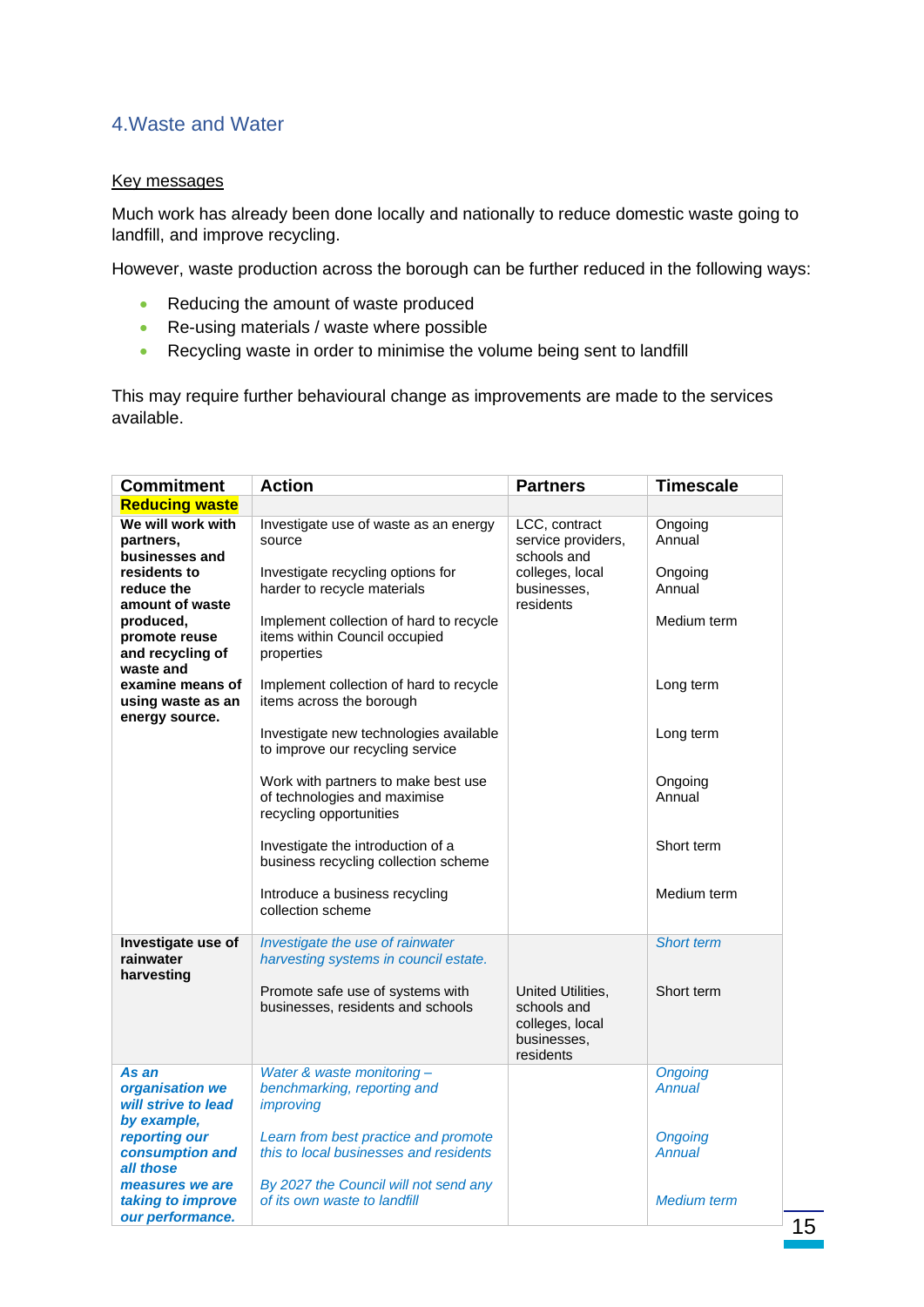| As a borough, we<br>will aim to send<br>zero waste to<br>landfill by 2030                                                                                     |                                                                                                                                                                                                                                                                                                   | LCC, Service<br>providers, schools<br>and colleges, local<br>businesses,<br>residents | Long term                                     |
|---------------------------------------------------------------------------------------------------------------------------------------------------------------|---------------------------------------------------------------------------------------------------------------------------------------------------------------------------------------------------------------------------------------------------------------------------------------------------|---------------------------------------------------------------------------------------|-----------------------------------------------|
| <b>The Council has</b><br>already<br>committed to<br>eliminating the<br>use of Single Use<br>Plastics by 2025.                                                | Delivery of the SUP strategy including<br>an annual review of our activities                                                                                                                                                                                                                      |                                                                                       | <b>Medium</b> term                            |
| <b>Investigate those</b><br>improvements<br>than can be made<br>to our recycling<br>service                                                                   | Including the goods we are able to<br>recycle and those we are able to offer<br>the services to.                                                                                                                                                                                                  | Service providers,<br>schools and<br>colleges, local<br>businesses,<br>residents      | Ongoing<br>Annual                             |
| Make best use of<br>new technology to<br>continually<br>improve waste<br>collection and<br>recycling services                                                 | Making services accessible to all                                                                                                                                                                                                                                                                 | LCC, Service<br>providers, schools<br>and colleges, local<br>businesses,<br>residents | Ongoing<br>Annual                             |
| <b>Work with</b><br>schools and<br>colleges to<br>promote<br>sustainable use of<br>water and<br>elimination of<br>waste                                       |                                                                                                                                                                                                                                                                                                   | LCC, schools and<br>colleges                                                          | Short term                                    |
| Investigate<br>potential<br>agricultural<br>improvements                                                                                                      | Investigate potential savings and<br>improvements across the agricultural<br>sector, and how the Council can<br>support improvements                                                                                                                                                              | NFU, agricultural<br>sector                                                           | Short term                                    |
| <b>Encouraging</b><br>behavioural<br>change                                                                                                                   |                                                                                                                                                                                                                                                                                                   |                                                                                       |                                               |
| <b>Work with United</b><br>Utilities, partners,<br>businesses and<br>residents to<br>promote the<br>responsible use<br>of water<br>throughout the<br>borough. | Promote responsible use of water<br>amongst businesses and residents.<br>Promote use of water saving devices<br>such as tap inserts, water efficient<br>showerheads and dual flush<br>converters to reduce water demand<br>Encourage the use of grey water<br>storage for developments within the | United Utilities,<br>schools and<br>colleges, local<br>businesses.<br>residents       | Ongoing<br>Annual<br>Short term<br>Short term |
| <b>Promote local</b><br>repair and re-use<br>activities                                                                                                       | Borough<br>Promote local repair groups<br>Promote local donation points for the<br>re-use of goods                                                                                                                                                                                                | Local businesses,<br>voluntary sector,<br>residents                                   | Short term<br>Short term                      |
| <b>Work with</b><br>residents to<br>improve the<br>percentage of<br>waste recycled                                                                            |                                                                                                                                                                                                                                                                                                   | <b>Residents</b>                                                                      | Ongoing<br>Annual                             |
| <b>Working for</b><br>national change                                                                                                                         |                                                                                                                                                                                                                                                                                                   |                                                                                       |                                               |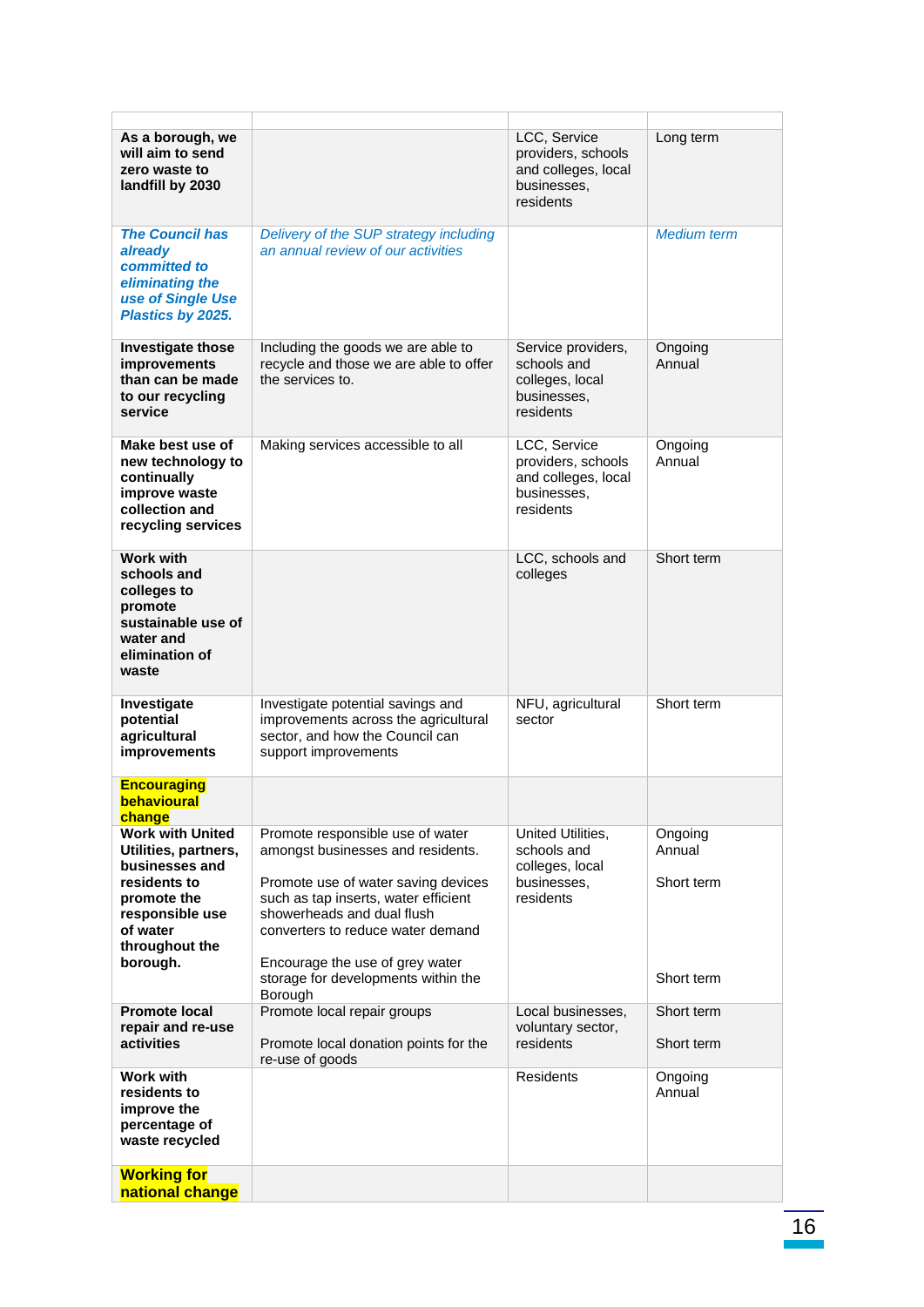## <span id="page-19-0"></span>Off-setting

The Council is keen to prioritise carbon reduction over off-setting, however acknowledging that off-setting has a role to play. Whilst we do not presently use the actions below to formally calculate carbon offsetting, the measures below do provide offsetting functions as well as wider ecological benefits for the Borough

| <b>Commitment</b>                                                            | <b>Action</b>                                                                                                                                                             | <b>Partners</b>                                                                                 | <b>Timescale</b>         |
|------------------------------------------------------------------------------|---------------------------------------------------------------------------------------------------------------------------------------------------------------------------|-------------------------------------------------------------------------------------------------|--------------------------|
| <b>Tree planning</b><br>programme                                            | One tree for every resident, planting<br>of 110,000 trees including 1 tree per<br>primary school child as part of<br>Queens Green Canopy platinum<br>jubilee celebrations | LCC, schools and<br>colleges, local<br>businesses,<br>voluntary sector,<br>residents            | Medium term              |
|                                                                              | Continue to work with schools on<br>additional tree planting                                                                                                              |                                                                                                 | Short term               |
| <b>Protect and</b><br>enhance existing<br><b>Council</b><br><b>woodlands</b> | To promote biodiversity across the<br><b>Borough</b>                                                                                                                      |                                                                                                 | <b>Ongoing</b><br>Annual |
| <b>Protect and</b><br>enhance existing<br><b>Council wild</b><br>meadows     | To promote biodiversity across the<br><b>Borough</b>                                                                                                                      |                                                                                                 | <b>Ongoing</b><br>Annual |
| Investigate peat<br>conservation<br>opportunities                            | Investigate potential local actions for<br>improvements and conservation to<br>peatlands                                                                                  | Lancashire Peat<br>Partnership,<br><b>Wildlife Trust for</b><br>Lancashire,<br>voluntary sector | Short term               |
| <b>Ecological</b><br>assessments for<br>developments<br>within the borough   | Through the planning process,<br>provision of ecological assessments<br>for proposed developments                                                                         | <b>LCC</b>                                                                                      | Ongoing<br>Annual        |
| <b>Promote</b><br>development of<br>bee friendly<br>habitats                 | Investigate how Council estate can<br>be used safely to facilitate bee<br>keeping                                                                                         |                                                                                                 | <b>Short term</b>        |
|                                                                              | Utilisation of council assets for bee<br>keeping as identified                                                                                                            |                                                                                                 | <b>Medium</b> term       |
| Investigate<br>additional carbon<br>capture                                  | Investigate those options suitable for<br>the borough                                                                                                                     | Local businesses,<br>agricultural sector                                                        | Short term               |
| technologies                                                                 | Seeking funding opportunities for<br>implementation of identified carbon<br>capture technologies, including<br>emerging markets for CO <sub>2</sub> use                   |                                                                                                 | Medium term              |
| Promotion of re-<br>wilding                                                  | Encouraging re-wilding of areas of<br>gardens and land across the Borough<br>to provide food, shelter and corridors<br>for wildlife                                       | Schools and<br>colleges, local<br>businesses,<br>voluntary sector,<br>residents                 | Short term               |
| Investigate<br>additional<br>potential offsetting<br>measures                | Investigate potential local actions for<br>improvements and conservation                                                                                                  | LCC, schools and<br>colleges, local<br>businesses,                                              | Short term               |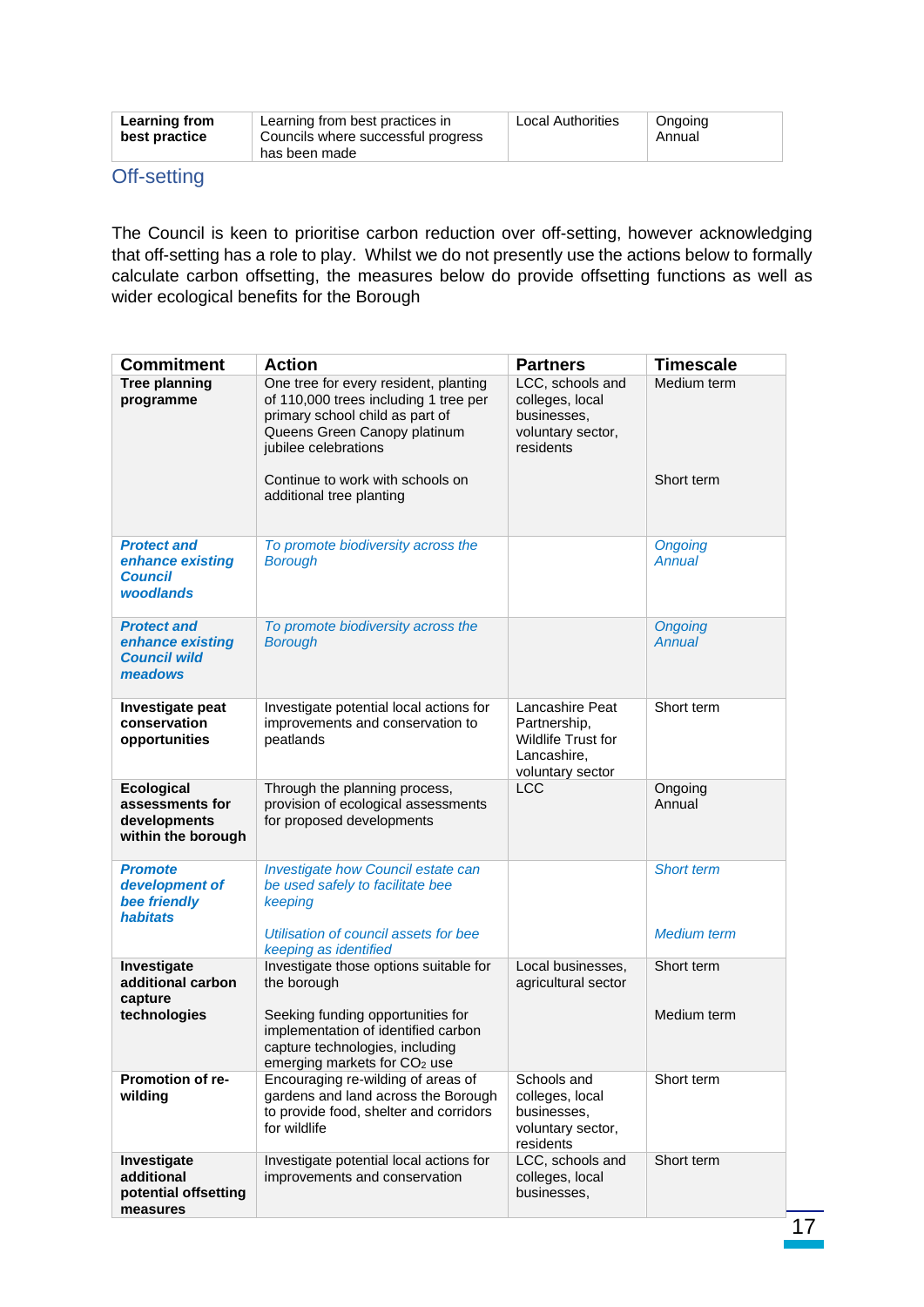| $ -$<br>ески |  |
|--------------|--|
|--------------|--|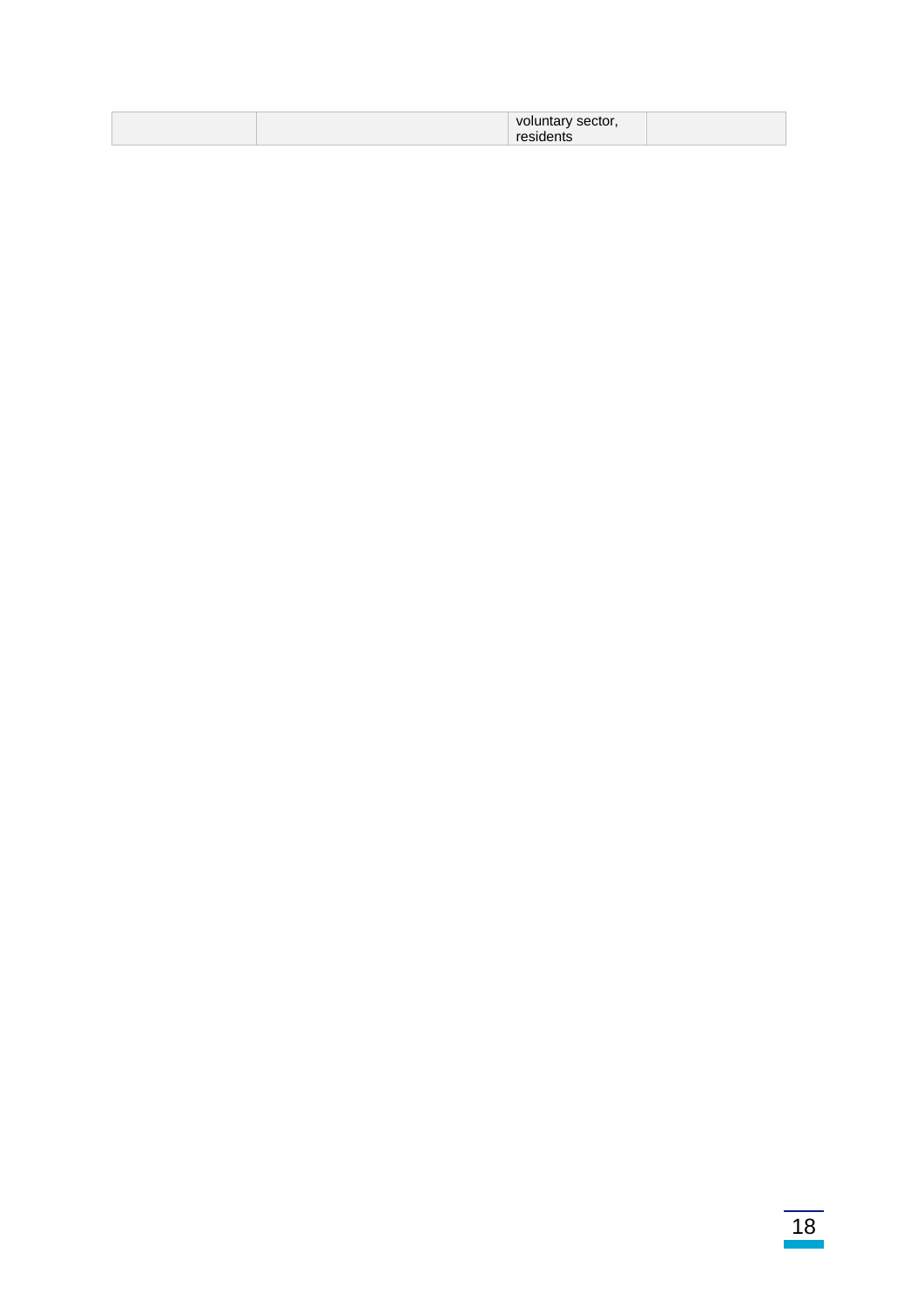## **Methods of delivery**

| <b>Commitment</b>                                                                                  | <b>Action</b>                                                                                                                                               | <b>Timescale</b>  |
|----------------------------------------------------------------------------------------------------|-------------------------------------------------------------------------------------------------------------------------------------------------------------|-------------------|
| Develop a climate                                                                                  |                                                                                                                                                             | Short term        |
| emergency staff<br>forum                                                                           | Training elected members and staff in climate<br>emergency issues, to increase engagement<br>and awareness                                                  |                   |
|                                                                                                    | Formation of a staff forum                                                                                                                                  | Short term        |
| Develop a climate<br>emergency citizen<br>assembly for the<br>borough                              | Provide a forum for inclusion of residents, to<br>support community initiatives, share best<br>practice and further engage local<br>communities             | Short term        |
| Make best use of<br>emerging<br>technology                                                         | In all areas ensure we are making best use of<br>new technology, where possible seeking<br>external funding opportunities and engaging<br>in pilot schemes. | Annual<br>Ongoing |
| <b>Engage with</b><br>schools and<br>colleges                                                      | Provide a forum via the schools for the<br>involvement of young people throughout the<br>borough                                                            | Short term        |
| Make a greater<br>difference by<br>working in<br>partnership with<br>others                        | Participate in a cross Lancashire Local<br>Authority group to share best practice, and<br>improve funding opportunities                                     | Short term        |
| Communicate our<br>work internally<br>and within our<br>community                                  | Use of Council website, social media, parish<br>councils, community Hubs, voluntary sector                                                                  | Short term        |
| <b>Strive for</b><br>continuous<br>improvement and<br>learn from best<br>practice                  | Continue to explore a wide range of<br>technologies and effective outcomes                                                                                  | Annual<br>Ongoing |
| <b>Climate</b><br>emergency impact<br>to be considered<br>as part of all<br><b>Council reports</b> | In all areas, the climate emergency impact of<br>Council decisions requires full consideration.                                                             | Short term        |
| <b>Staff volunteering</b><br>programmes                                                            | Facilitate staff volunteering for community<br>related activities that support the Climate<br>Emergency agenda and action plan.                             | Short term        |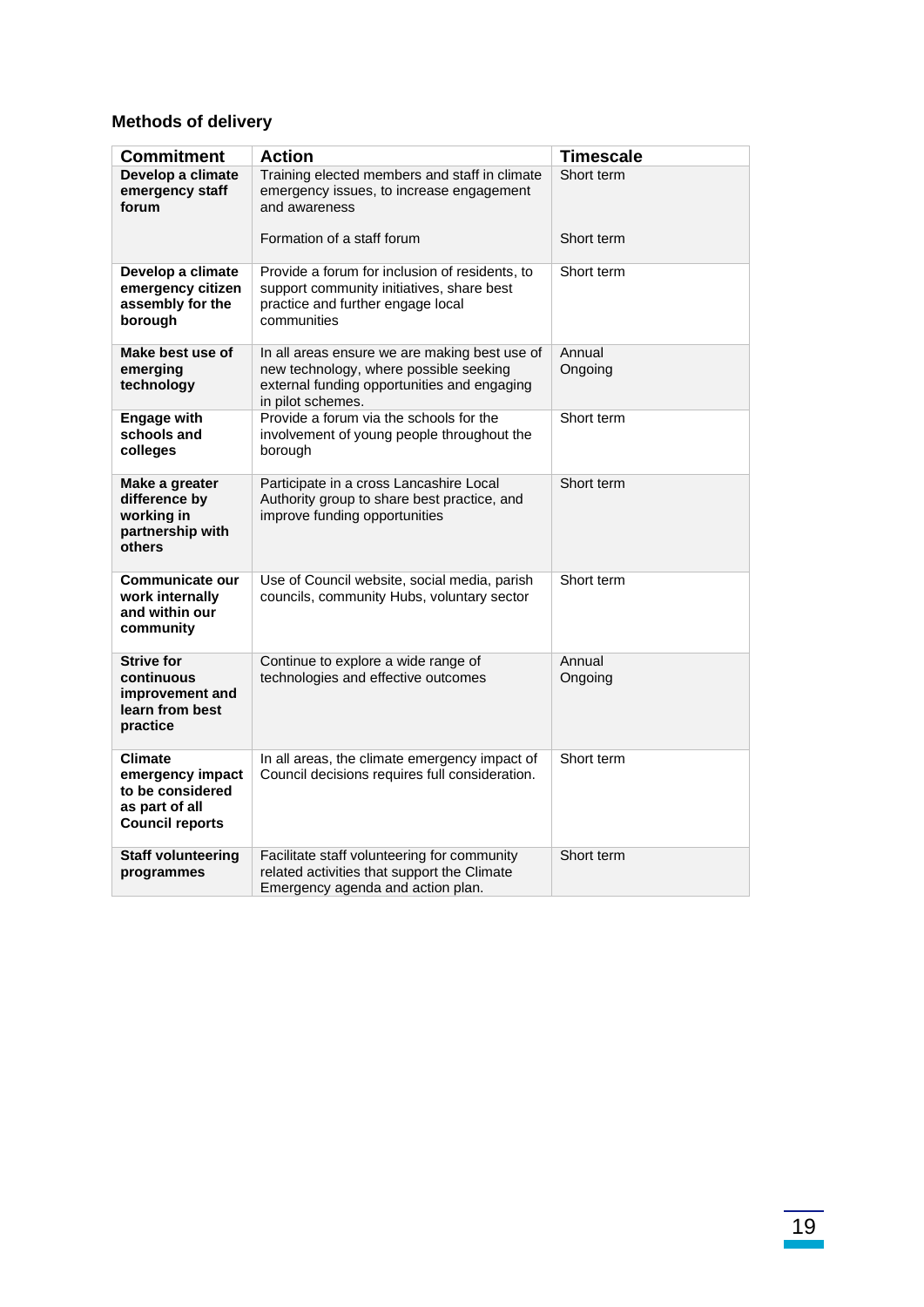## <span id="page-22-0"></span>Resilience

Climate change is not only a challenge of the future. We are already observing changes in the UK climate, with average temperatures having risen by around 1ºC over the last century. We are seeing a trend towards warmer winters and hotter summers, sea levels around our coast are rising by around 3mm a year and there is emerging evidence of changing rainfall patterns [2].

In 2017 the Government published the UK climate change risk assessment [2]. The report identifies six priority risk areas

- flooding and coastal change
- to health and well-being from high temperatures
- water shortages
- to natural capital (including freshwater ecosystems, soils and biodiversity)
- to food production and trade
- from pests and diseases and invasive non-native species

This national risk assessment is due to be revised in 2022.

Further information about our resilience works can be found within the Council's Climate Emergency strategy, which can be accessed at [Climate Change Emergency -](https://www.southribble.gov.uk/article/1254/Climate-Change-Emergency) South Ribble [Borough Council](https://www.southribble.gov.uk/article/1254/Climate-Change-Emergency)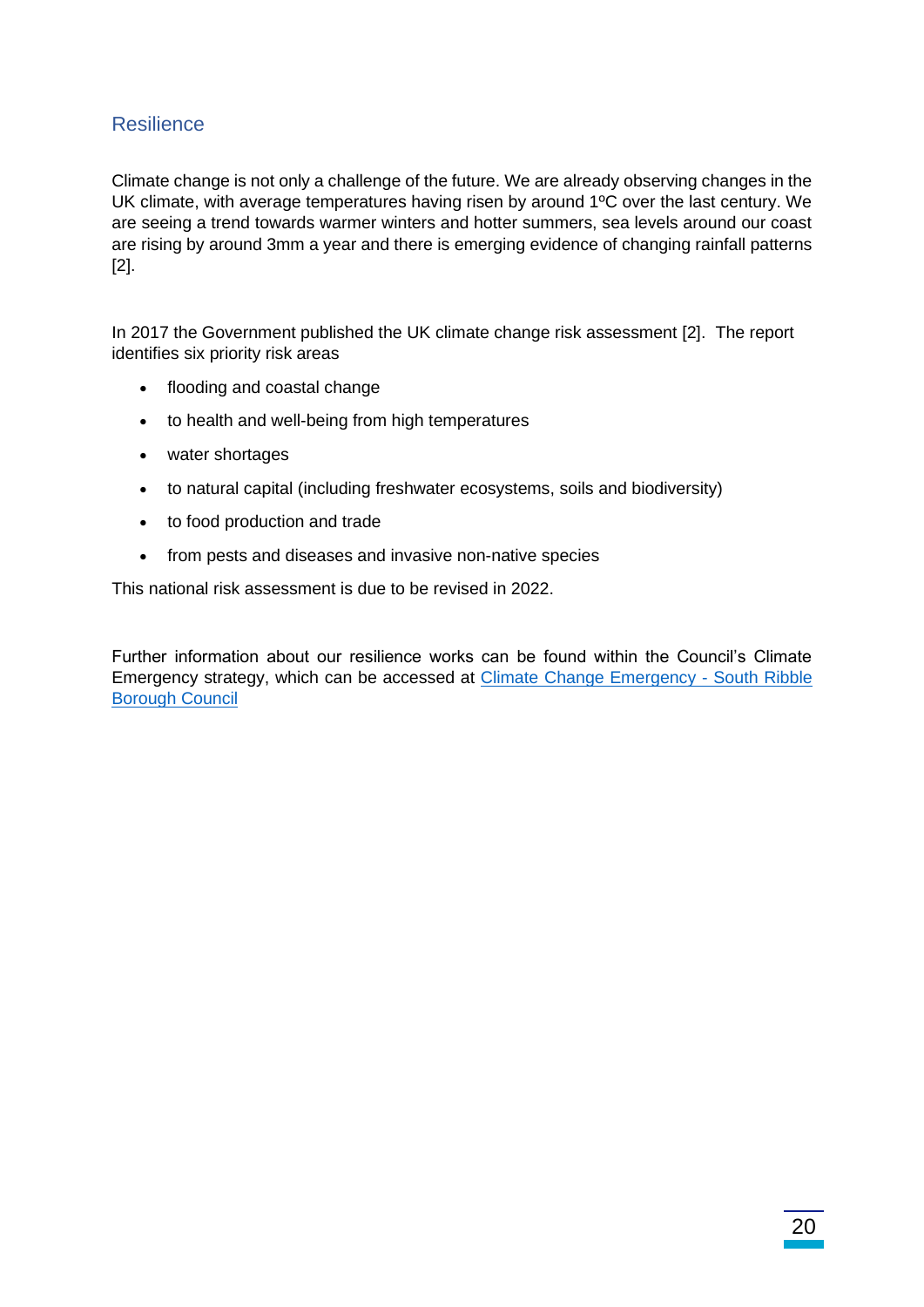**Figure 1. The Adaptation Sub-Committee's assessment of the top six areas of interrelated climate change risks for the UK [3]**

| Flooding and coastal change risks to communities, businesses<br>and infrastructure (Ch3, Ch4, Ch5, Ch6)                      |                                               |
|------------------------------------------------------------------------------------------------------------------------------|-----------------------------------------------|
| Risks to health, well-being and productivity from high temperatures<br>(Ch5, Ch6)                                            | <b>MORE</b><br><b>ACTION</b><br><b>NEEDED</b> |
| Risk of shortages in the public water supply, and for agriculture,<br>energy generation and industry (Ch3, Ch4, Ch5, Ch6)    |                                               |
| Risks to natural capital, including terrestrial, coastal, marine and<br>freshwater ecosystems, soils and biodiversity (Ch3)  |                                               |
| Risks to domestic and international food production and trade<br>(Ch3, Ch6, Ch7)                                             |                                               |
| New and emerging pests and diseases, and invasive non-native species,<br>affecting people, plants and anmals (Ch3, Ch5, Ch7) | <b>RESEARCH</b><br><b>PRIORITY</b>            |
| RISK MAGNITUDE ----- FUTURE<br>LOW<br><b>HIGH</b><br><b>MEDIUM</b><br>NOI                                                    |                                               |

In acknowledging the effects of climate change, and the likely future effects, we must plan for actions to prepare the borough for the effects of these changes and put in place actions to mitigate their effects.

Our resilience actions will include:

#### **Infectious Diseases**

| <b>Commitment</b>                             | Action                                                                                                                 | <b>Partners</b>                                                                                                                                        | <b>Timescale</b>  |
|-----------------------------------------------|------------------------------------------------------------------------------------------------------------------------|--------------------------------------------------------------------------------------------------------------------------------------------------------|-------------------|
| <b>Tackling</b><br>infectious disease         | Continue to investigate cases and<br>outbreaks of food and water related<br>infectious diseases                        | National Government,<br>Food Standards Agency,<br>Public Health England,<br>United Utilities, Chartered<br>Institute of Environmental<br>Health (CIEH) | Annual<br>Ongoing |
| <b>Responding to</b><br>emerging<br>pathogens | Continue to work with partners to<br>identify and respond to emerging<br>cases and outbreaks of infectious<br>diseases | National Government,<br>Food Standards Agency,<br>Public Health England,<br><b>CIEH</b>                                                                | Annual<br>Ongoing |

### **Food safety**

| <b>Commitment</b>                           | <b>Action</b>                                                                                            | <b>Partners</b>                                                                                                                   | <b>Timescale</b>  |
|---------------------------------------------|----------------------------------------------------------------------------------------------------------|-----------------------------------------------------------------------------------------------------------------------------------|-------------------|
| <b>SRBC Sustainable</b><br>food procurement | Reduce volume of meat used and<br>ordered, purchase more local and<br>seasonal food to reduce food miles | National Government,<br>Food Standards Agency,<br>DEFRA, trading standards<br>service, Local Government<br>Association, PHE, CIEH | Annual<br>Ongoing |
| <b>Continuing to</b>                        | Continue to ensure that food                                                                             | National Government,                                                                                                              | Annual            |
| meet the Councils                           | manufactured, stored, distributed,                                                                       | Food Standards Agency,                                                                                                            | Ongoing           |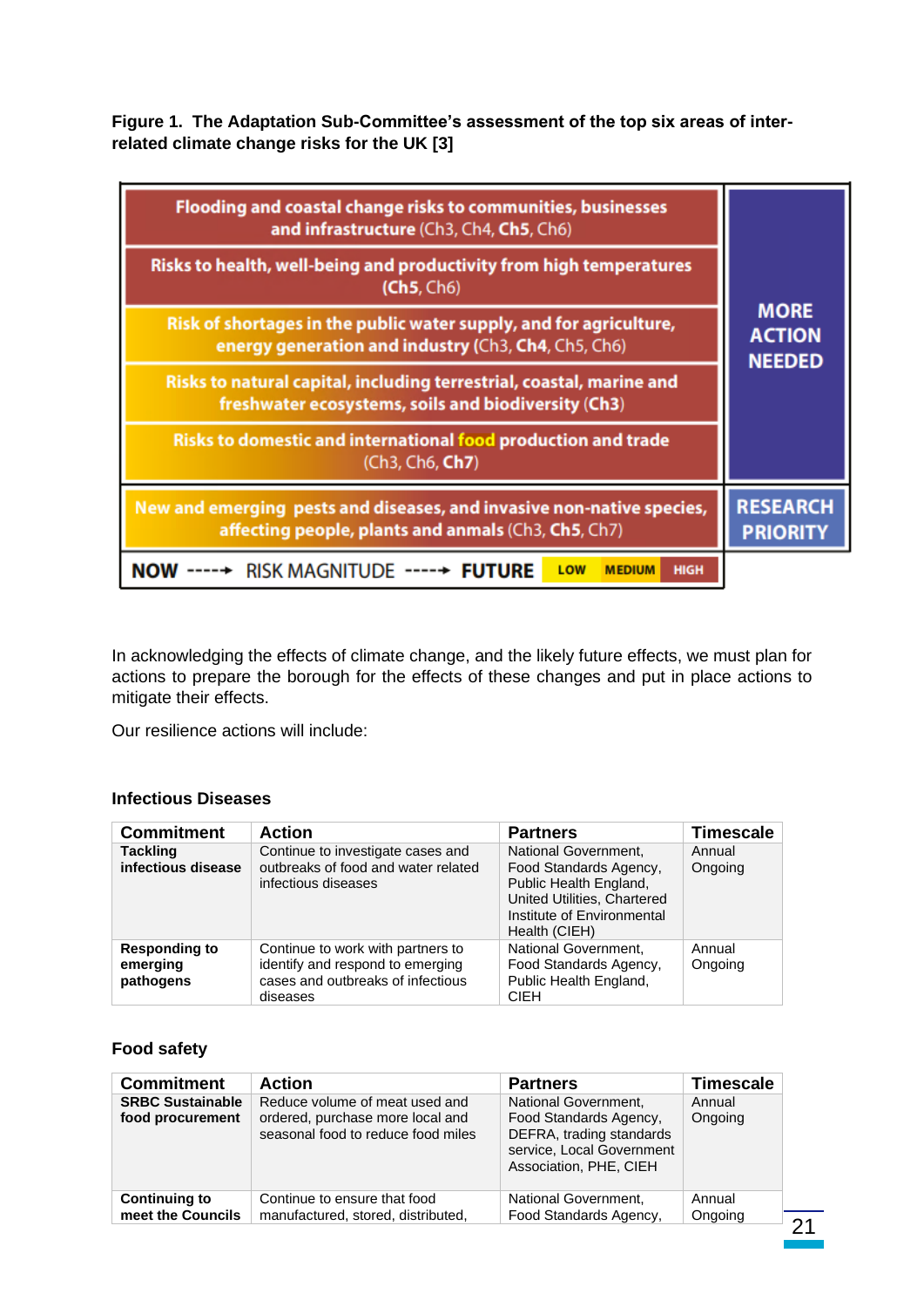| statutory food<br>safety<br>commitments                                                     | prepared and sold within the<br>Bborough is safe for human<br>consumption.                                                                                                    | DEFRA, trading standards<br>service, Local Government<br>Association, PHE, CIEH                                                   |                   |
|---------------------------------------------------------------------------------------------|-------------------------------------------------------------------------------------------------------------------------------------------------------------------------------|-----------------------------------------------------------------------------------------------------------------------------------|-------------------|
| <b>Continuing to</b><br>inform consumer<br>choices                                          | Maintenance of the national food<br>hygiene rating scheme                                                                                                                     | <b>Food Standards Agency</b>                                                                                                      | Annual<br>Ongoing |
| <b>Continuing to</b><br>participate in the<br>national food<br>safety sampling<br>programme | Working with partners to target the<br>annual sampling programme to focus<br>attention on foods of high risk,<br>emerging risks and new / novel<br>foodstuffs, imported foods | National Government,<br>Food Standards Agency,<br>DEFRA, trading standards<br>service, Local Government<br>Association, PHE, CIEH | Annual<br>Ongoing |
| <b>Working with</b><br>partners to<br>promote best<br>practice and<br>ensure<br>consistency | Sharing best practice, avoiding<br>duplication of work, providing shared<br>training opportunities                                                                            | The food safety technical<br>group, forming part of<br>Environmental health<br>Lancashire                                         | Annual<br>Ongoing |

# **Planning and Flooding**

| <b>Commitment</b>                                                                     | <b>Action</b>                                                                                                                                                                               | <b>Partners</b>                                                                                                  | Timescale         |
|---------------------------------------------------------------------------------------|---------------------------------------------------------------------------------------------------------------------------------------------------------------------------------------------|------------------------------------------------------------------------------------------------------------------|-------------------|
| <b>Consider climate</b><br>emergency in all<br>planning<br>developments               | Assess likely impact of climate<br>change and impact upon proposed<br>development to ensure the<br>development can withstand changes<br>and does not exacerbate the problem                 | National Government.<br>Environment Agency,<br><b>Lancashire County</b><br>Council                               | Annual<br>Ongoing |
| <b>Embed climate</b><br>resilience within<br>planning process                         | Continued collaboration with<br>Lancashire County Council and the<br><b>Environment Agency</b><br>Ensure flood defences, excess heat<br>are considered as part of planning<br>applications. | National Government.<br>Environment Agency,<br>Lancashire County<br>Council                                      | Annual<br>Ongoing |
| Encourage re-<br>qardening                                                            | Encourage change from hard,<br>impervious surface such as concrete<br>to gardens and ponds to improve<br>biodiversity and reduce water run off                                              | Residents forum,<br>community hubs                                                                               | Short term        |
| <b>Reduce soil</b><br>erosion along<br>rivers                                         | Work with landowners and farming<br>community to encourage planting<br>and green banking protection<br>measures                                                                             | National Government.<br>Environment Agency,<br>Lancashire County<br>Council, local landowners,<br>community hubs | Short term        |
| Continue to<br>provide a timely<br>and robust<br>response to local<br>flooding events | Continue to provide support to<br>residents and local businesses<br>following local flooding events                                                                                         | National Government,<br>Environment Agency,<br>Lancashire County<br>Council                                      | Annual<br>Ongoing |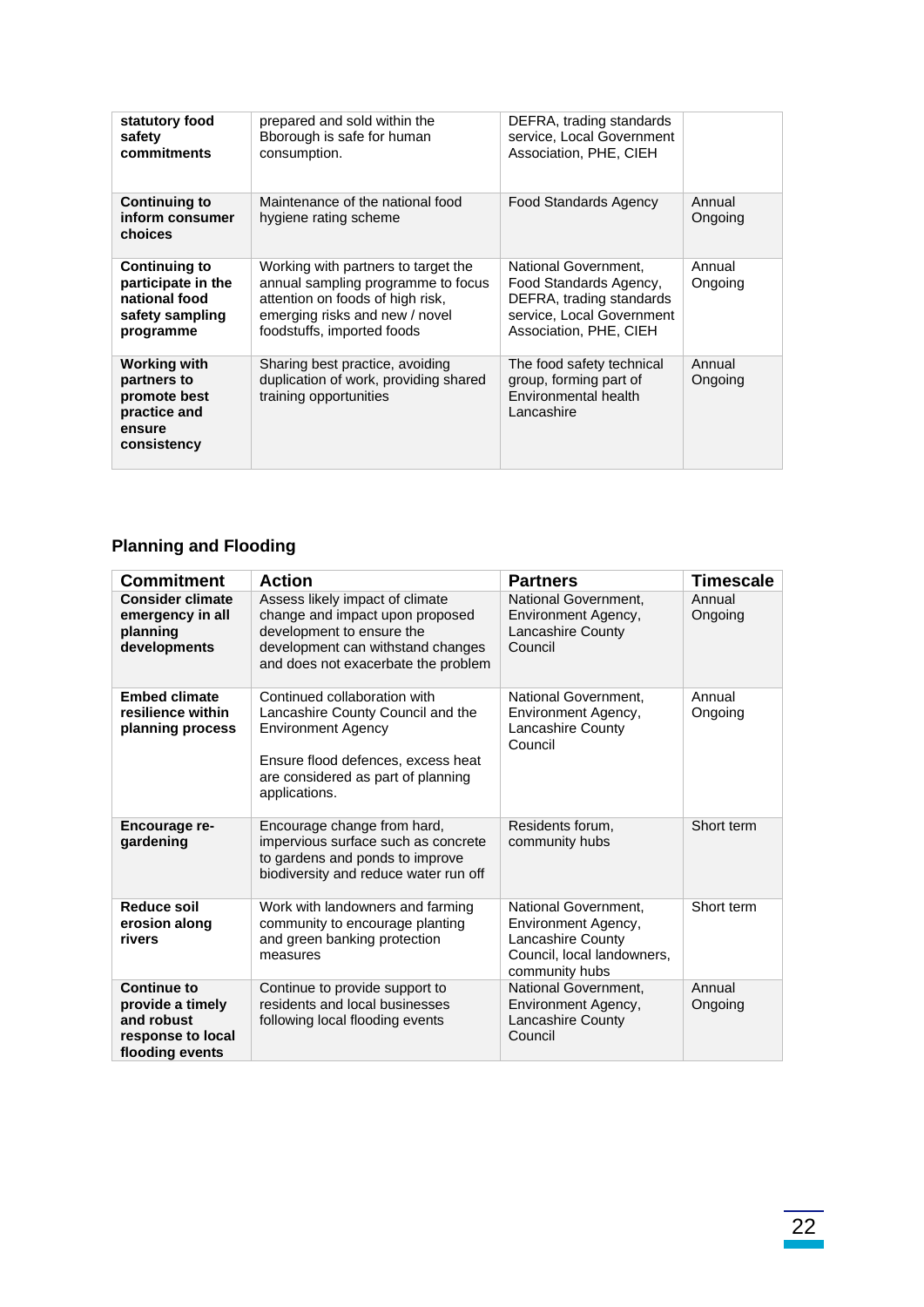## <span id="page-25-0"></span>Performance – how we demonstrate success

On a regular basis the Climate Emergency strategy and action plan will be revised to update elected members and local communities on the progress that has been made in the preceding period. The strategy and plan will also be revised periodically to take account to emerging technologies, funding streams and best practice to allow our actions to evolve in a targeted and effective manner.

These updates, where possible, will include carbon savings and additional impacts.

The Council will calculate and report greenhouse gas emissions annually.

## <span id="page-25-1"></span>Resources

The Council has a designated climate emergency budget of £250,000 to date, of which approximately £200,000 remains.

Additional substantial funding will be required to achieve this action plan over the coming years. This will be requested as required.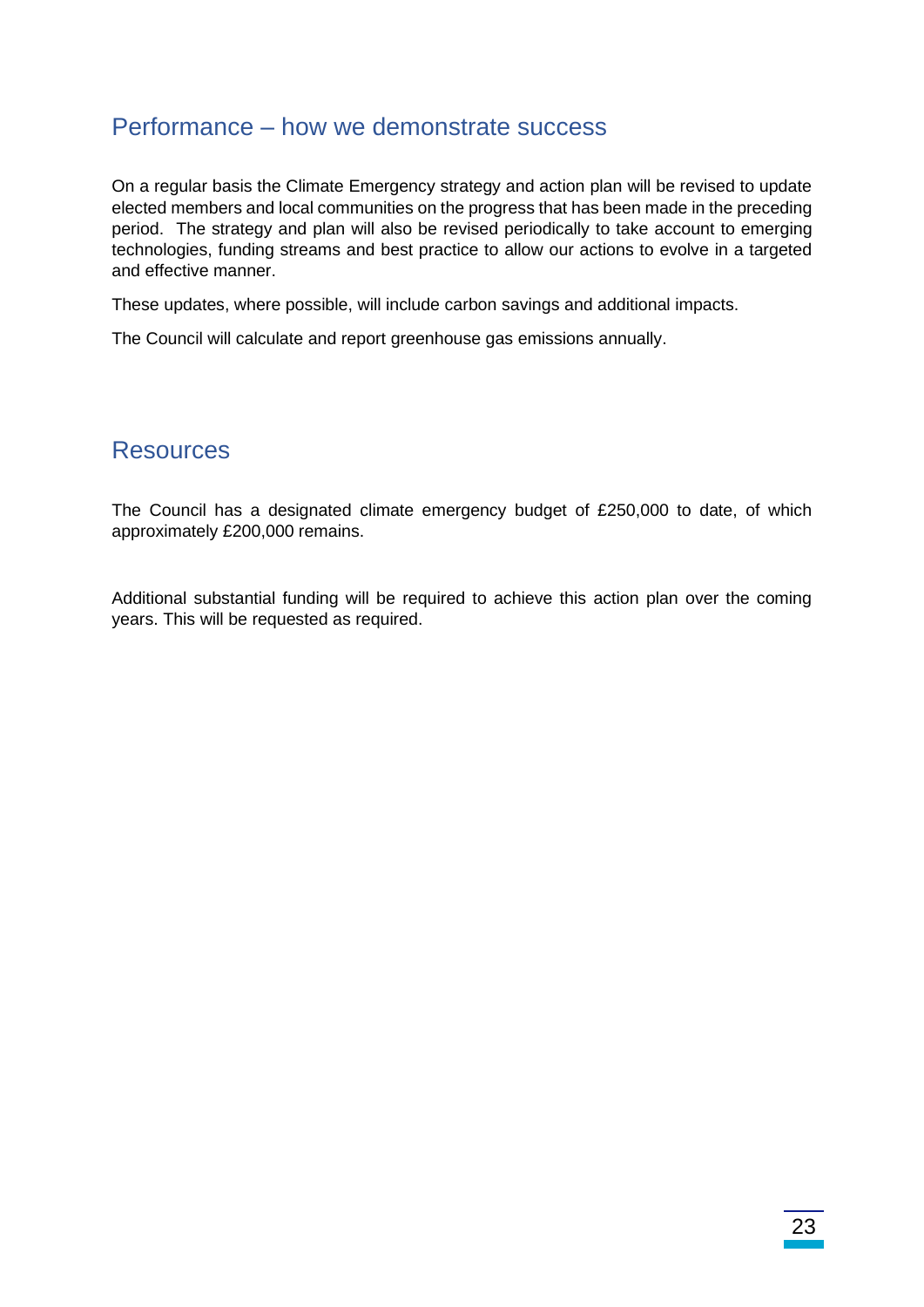# <span id="page-26-0"></span>References

1 The Met Office. [https://www.metoffice.gov.uk/weather/climate-change/what-is-climate](https://www.metoffice.gov.uk/weather/climate-change/what-is-climate-change)[change,](https://www.metoffice.gov.uk/weather/climate-change/what-is-climate-change) (accessed 27th April 2020)

2 Department for Environment, Food and Rural affairs, UK Climate Change Risk Assessment 2017 [UK Climate Change Risk Assessment 2017 -](https://www.gov.uk/government/publications/uk-climate-change-risk-assessment-2017) GOV.UK (www.gov.uk) (accessed 26th February 2021)

3 Committee on Climate Change (2016) UK Climate Change Risk Assessment 2017 Synthesis Report, [www.theccc.org.uk/uk-climate-change-risk-assessment-2017/synthesis](http://www.theccc.org.uk/uk-climate-change-risk-assessment-2017/synthesis-report/)[report/](http://www.theccc.org.uk/uk-climate-change-risk-assessment-2017/synthesis-report/) (accessed 26<sup>th</sup> February 2021)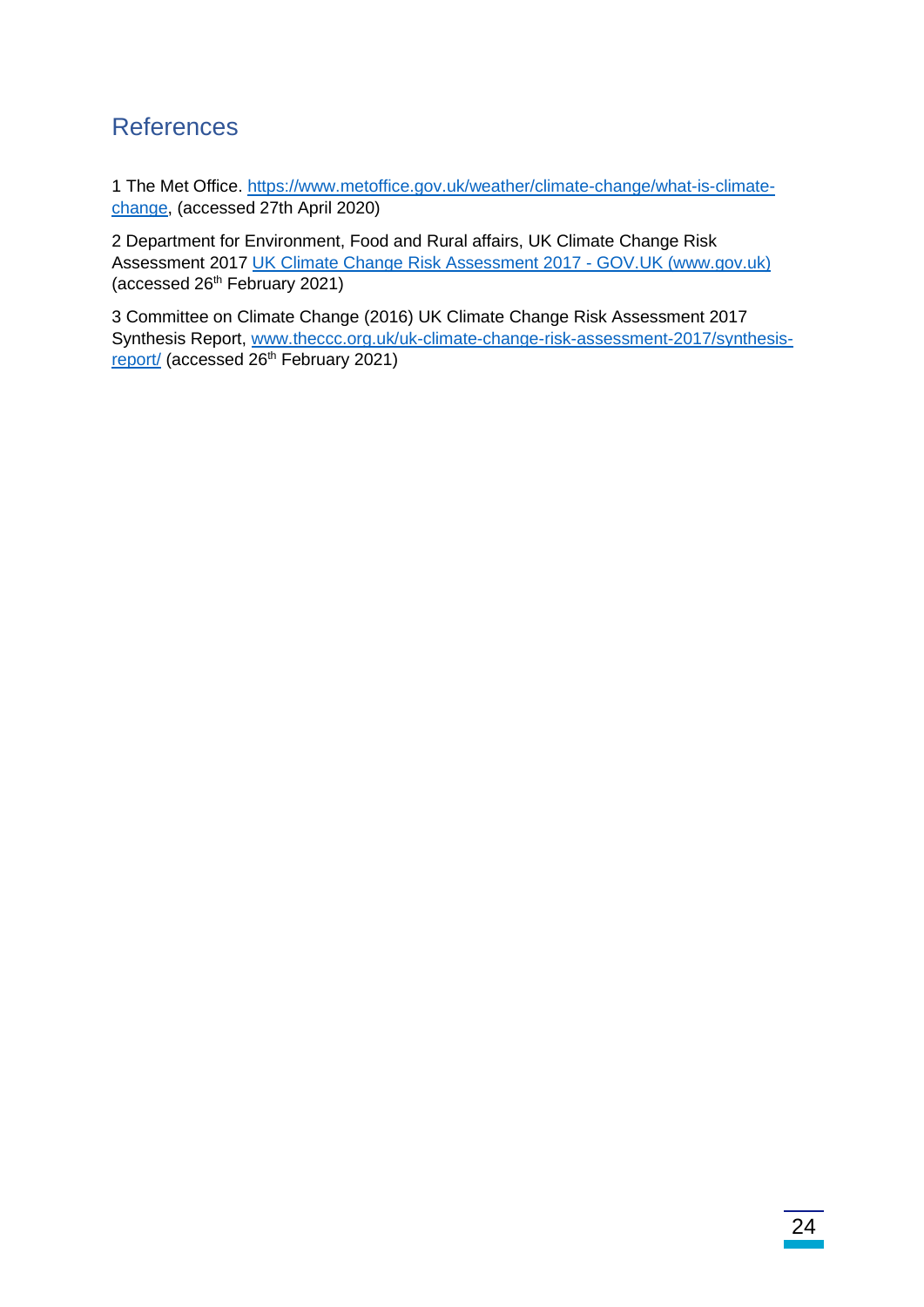# <span id="page-27-0"></span>**Glossary**

BEIS – The department for Business, Energy and Industrial Strategy

Biodiversity – The variety of animal and plant life on Earth

Carbon budget – the amount of carbon dioxide that can be emitted to be in line with keeping temperatures well below  $2^{\circ}$ C and pursue a 1.5 $^{\circ}$ C limit to rising temperatures

Carbon dioxide – a key greenhouse gas with a long life-time in the atmosphere.

Carbon neutral – having no net release of carbon dioxide into the environment. Carbon Neutral may be used as short hand for Net Zero Greenhouse Gas emissions, taking into account our direct emissions in the city from energy use and transport but also our total indirect emissions which includes aviation and the consumption of goods and service produced elsewhere.

CO2e - this stands for carbon dioxide equivalent. This allows the comparison and inclusion of other GHGs (e.g. nitrous oxide and methane) as well as carbon dioxide. It represents the corresponding amount of carbon dioxide that would be required to produce the same level of warming as other GHGs.

Carbon offsetting – practices to neutralise remaining emissions that cannot be removed entirely

CIEH – Chartered Institute of Environmental Health

Decarbonisation - Reducing the carbon emissions from an energy system.

DEFRA - Department for Environment, Food and Rural Affairs

Direct Emissions - Direct emissions refers to Scope 1 and 2 emissions in the Greenhouse Gas Emissions Protocol and include the Council's use of gas, electricity, transport fuel and water.

EA – Environment Agency

FSA – Food Standards Agency

GHG – Greenhouse gases are those gaseous constituents of the atmosphere, which absorb and emit radiation at specific wavelengths within the spectrum of thermal infrared radiation emitted by the Earth's surface, by the atmosphere itself, and by clouds. This property causes the greenhouse effect. Water vapor (H2O), carbon dioxide (CO2), nitrous oxide (N2O), methane (CH4), and ozone (O3) are the primary greenhouse gases in the Earth's atmosphere. Moreover, there are a number of entirely human-made greenhouse gases in the atmosphere, such as the halocarbons and other chlorine- and bromine containing substances, dealt with under the Montreal Protocol. Besides CO2, N2O, and CH4, the Kyoto Protocol deals with the greenhouse gases sulphur hexafluoride (SF6), hydrofluorocarbons (HFCs), and perfluorocarbons (PFCs). (IPPC)

Greenhouse effect - Greenhouse gases effectively absorb thermal infrared radiation, emitted by the Earth's surface, by the atmosphere itself due to the same gases, and by clouds. atmospheric radiation is emitted to all sides, including downward to the Earth's surface. Thus, greenhouse gases trap heat within the surface-troposphere system. This is called the greenhouse effect. (IPPC)

Global warming – an increase in combined surface, air and sea temperatures averaged over the globe and over a 30-year period (IPPC)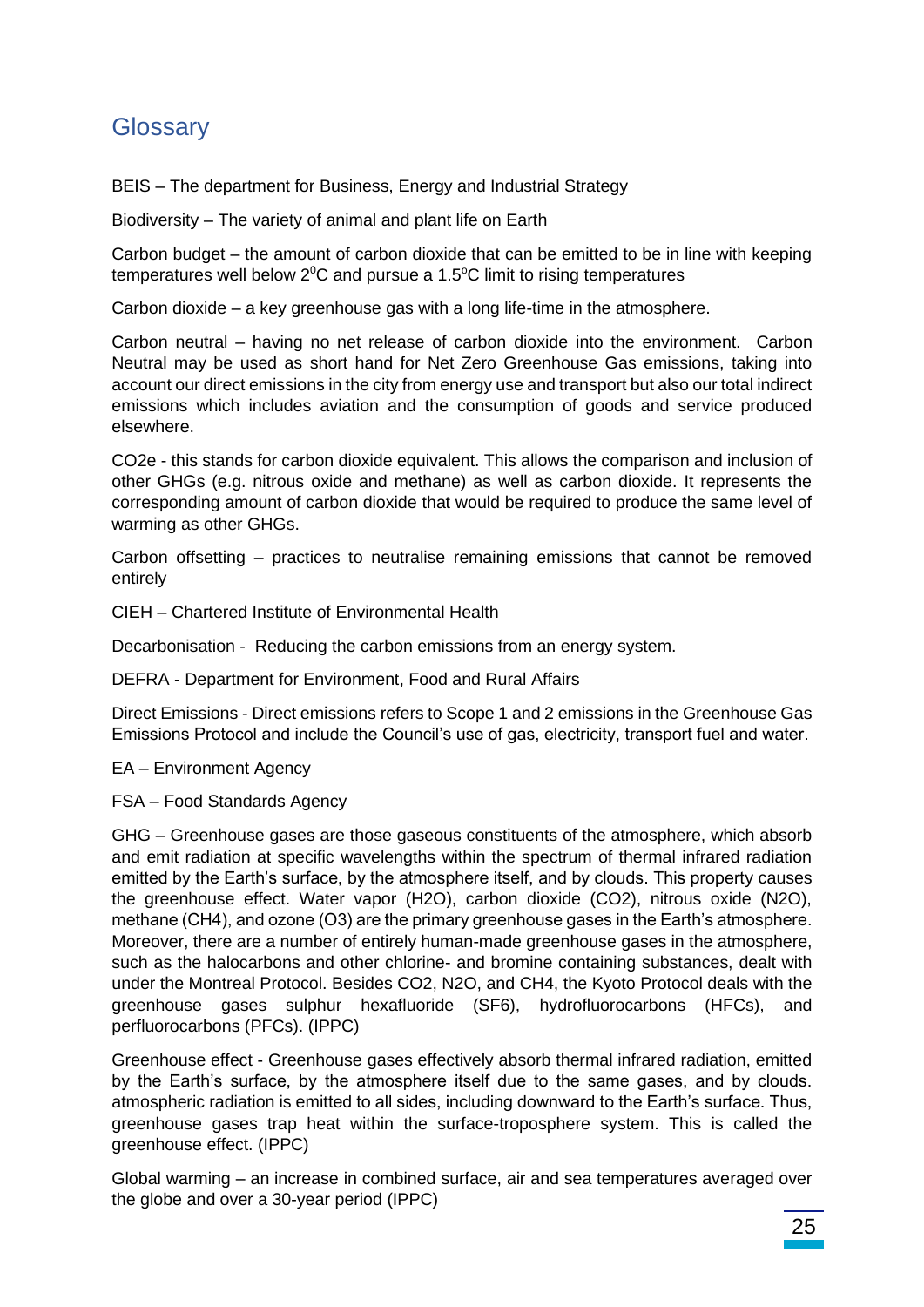IPCC – Intergovernmental Panel on Climate Change, the United nations body for assessing the science relating to climate change

Kyoto Protocol – this commits industrialised countries to limit and reduce GHG emissions based upon the 1990 levels. (United Nations)

#### LCC – Lancashire County Council

NOx – term for the nitrogen oxides that are most relevant for air pollution, namely nitric oxide and nitrogen dioxide. NOx gases react to form smog and acid rain as well as being central to the formation of fine particles (PM) and ground level ozone, both of which are associated with adverse health effects.

Offsetting - Carbon offsetting refers to the purchase of a tradeable unit, representing emissions rights or emissions reductions, to balance the climate impact of an organisation, activity or individual. Although they can be stored

#### PHE – Public Health England

PM – particulate matter. Particulate matter is formed in the atmosphere because of chemical reactions between pollutants. These particles include dust, dirt, soot, smoke, and liquid droplets. Particulate matter is in the air pollution emitted from vehicles, factories, and burning of fossil fuels

Scope 1 emissions– direct GHG emissions – these occur from sources that are owned or controlled by the company, for example, emissions from combustion in owned or controlled boilers, furnaces, vehicles, etc.; emissions from chemical production in owned or controlled process equipment (Greenhouse Gas Protocol.org). They are mainly energy related.

Scope 2 emissions– Electricity indirect GHG emissions – this accounts for GHG emissions from the generation of purchased electricity consumed by the company. Purchased electricity is defined as electricity that is purchased or otherwise brought into the organisational boundary of the company. Scope 2 emissions physically occur at the facility where electricity is generated. (Greenhouse Gas Protocol.org).

Scope 3 emissions – all other greenhouse gas emissions that occur as a result of activities taking place within wider operations, supply chains, investments, etc.

Sequestration - the uptake of carbon-containing substances, in particular carbon dioxide from the atmosphere.

Solare PV – Solar Photovoltaic

SRBC – South Ribble Borough Council

Sustainability – meeting the needs of current generations, without compromising future generations or the environment

Vector - Vectors are mosquitoes, ticks, and fleas that spread diseases. A person who gets bitten by a vector and gets sick has a vector-borne disease.

WHO – World Health Organisation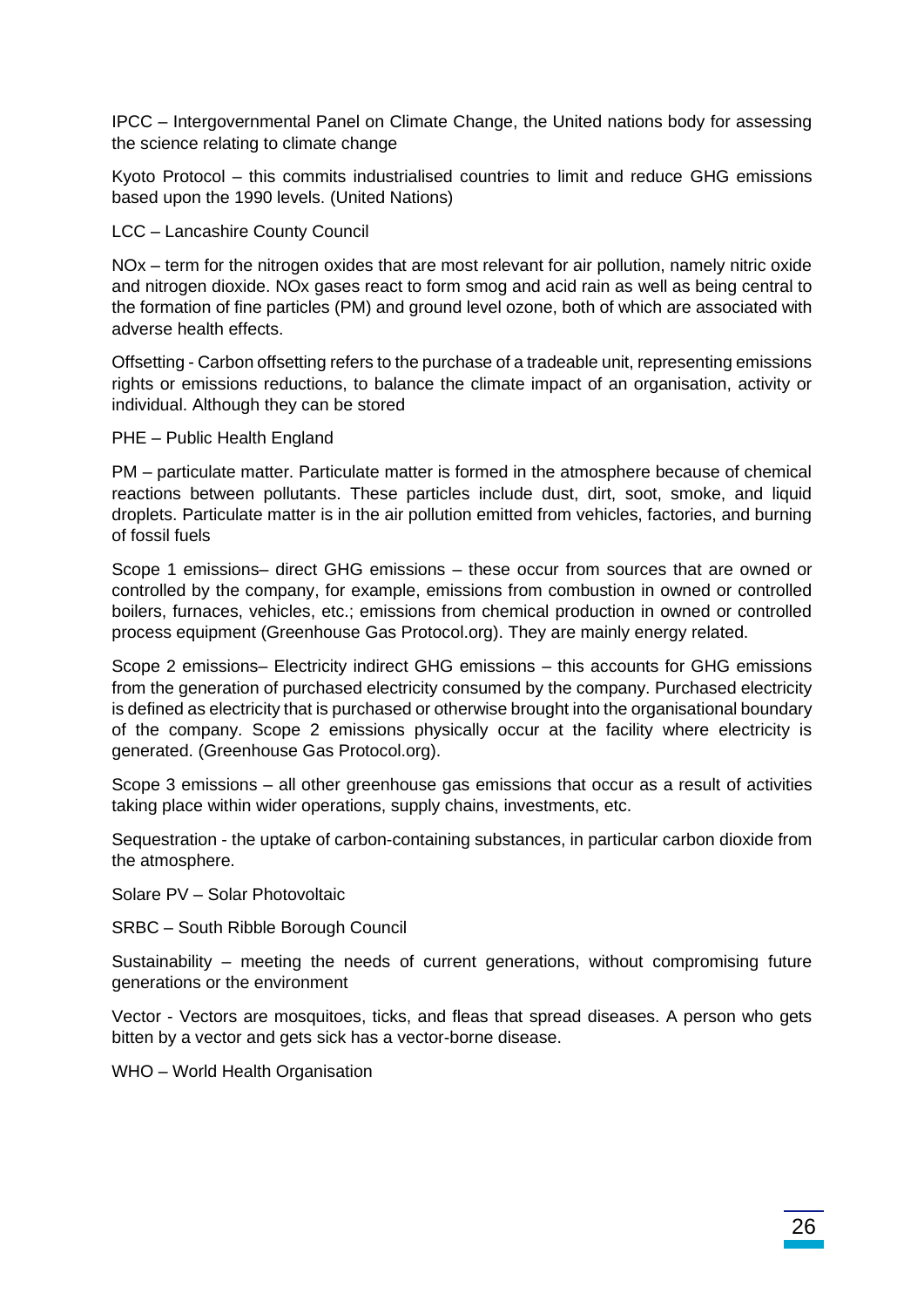# <span id="page-29-0"></span>Appendix 1 – Summary of actions from the Air Quality Action Plan 2018

# **Identified Actions and Lead Authority**

| <b>Action</b>                                                                                                                                                                                                                           | <b>Broad Topic Area</b>                    | <b>Lead Authority/Department</b>                 |
|-----------------------------------------------------------------------------------------------------------------------------------------------------------------------------------------------------------------------------------------|--------------------------------------------|--------------------------------------------------|
| To publicise and encourage the<br>use of the Lancashire based<br><b>Air Quality Guidance</b><br><b>Document for Developers.</b>                                                                                                         | Planning - policy / development<br>control | SRBC - Environmental Health /<br>Planning        |
| To include the above air quality<br>guidance document within the<br>revised Central Lancashire<br><b>Core Strategy</b>                                                                                                                  | Planning - policy                          | SRBC - Planning                                  |
| To develop and embed a low<br>emission strategy into<br>planning decisions                                                                                                                                                              | Planning - policy / development<br>control | SRBC - Planning /<br><b>Environmental Health</b> |
| To require a suitable air quality<br>assessment in line with a<br>published Air Quality Guidance<br><b>Document for Developers for</b><br>all planning applications as<br>identified within the document                                | Planning - development control             | SRBC - Planning /<br><b>Environmental Health</b> |
| Develop an 'Electric Vehicle<br><b>Charging Points Guidance for</b><br>Development' guidance<br>document and have this<br>included within the revised<br><b>Central Lancashire Core</b><br><b>Strategy</b>                              | Planning - policy                          | <b>SRBC</b> - Environmental Health               |
| <b>Ensure adequate Electrical</b><br>Vehicle charging infrastructure<br>is provided on all Planning<br>Applications in line with the<br><b>Council's Electric Vehicle</b><br><b>Charging Points Guidance for</b><br><b>Developments</b> | Planning - development control             | SRBC - Planning                                  |
| <b>Action</b>                                                                                                                                                                                                                           | <b>Broad Topic Area</b>                    | <b>Lead Authority/Department</b>                 |
| Require suitable travel plans to<br>be produced, and implemented<br>on all relevant developments in<br>line with the low emissions<br>strategy                                                                                          | Planning - development control             | SRBC - Planning                                  |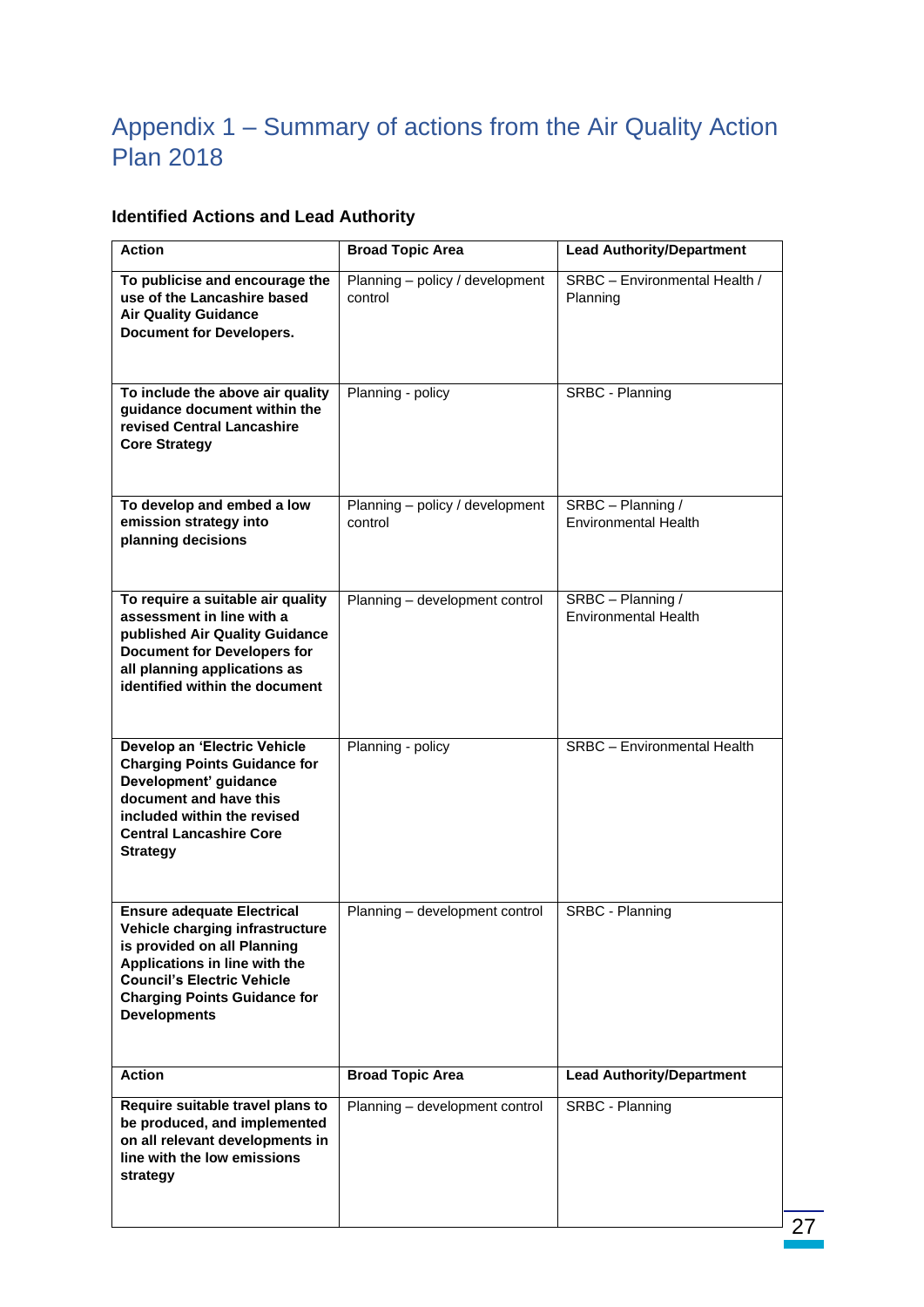| Require secure cycle storage<br>to be included on all relevant<br>domestic, commercial,<br>industrial, and leisure<br>developments                       | Planning - development control | SRBC - Planning                                                                         |
|----------------------------------------------------------------------------------------------------------------------------------------------------------|--------------------------------|-----------------------------------------------------------------------------------------|
| Require adequate changing<br>facilities to be provided for use<br>of staff / visitors for all relevant<br>commercial and industrial<br>developments      | Planning - development control | SRBC - Planning                                                                         |
| Promotion of living walls /<br>green roofs                                                                                                               | Planning                       | SRBC - Planning /<br><b>Environmental Health</b>                                        |
| Investigate ways to limit the<br>use of solid fuel heating in<br>developments                                                                            | Planning                       | SRBC - Planning /<br><b>Environmental Health</b>                                        |
| <b>Improved Planning</b><br>enforcement                                                                                                                  | Planning                       | SRBC - Planning /<br><b>Environmental Health</b>                                        |
| Securing four major road<br>developments identified within<br>the Lancashire County Council<br>'Central Lancashire Highways<br>and Transport Masterplan' | Infrastructure                 | Lancashire County Council - City<br>Deal / Highways                                     |
| <b>Action</b>                                                                                                                                            | <b>Broad Topic Area</b>        | <b>Lead Authority/Department</b>                                                        |
| To review all traffic light<br>sequencing to reduce the<br>amount of standing traffic                                                                    | Infrastructure                 | Lancashire County Council -<br>Highways, with input from SRBC<br>- Environmental Health |
| To investigate the provision of<br>a link road between Centurion<br><b>Way and Tomlinson Road</b>                                                        | Infrastructure                 | SRBC - Planning / Environmental<br>Health                                               |
| <b>Consider road layouts within</b><br>the AQMA's to see whether                                                                                         | Infrastructure                 | <b>SRBC</b> - Environmental Health                                                      |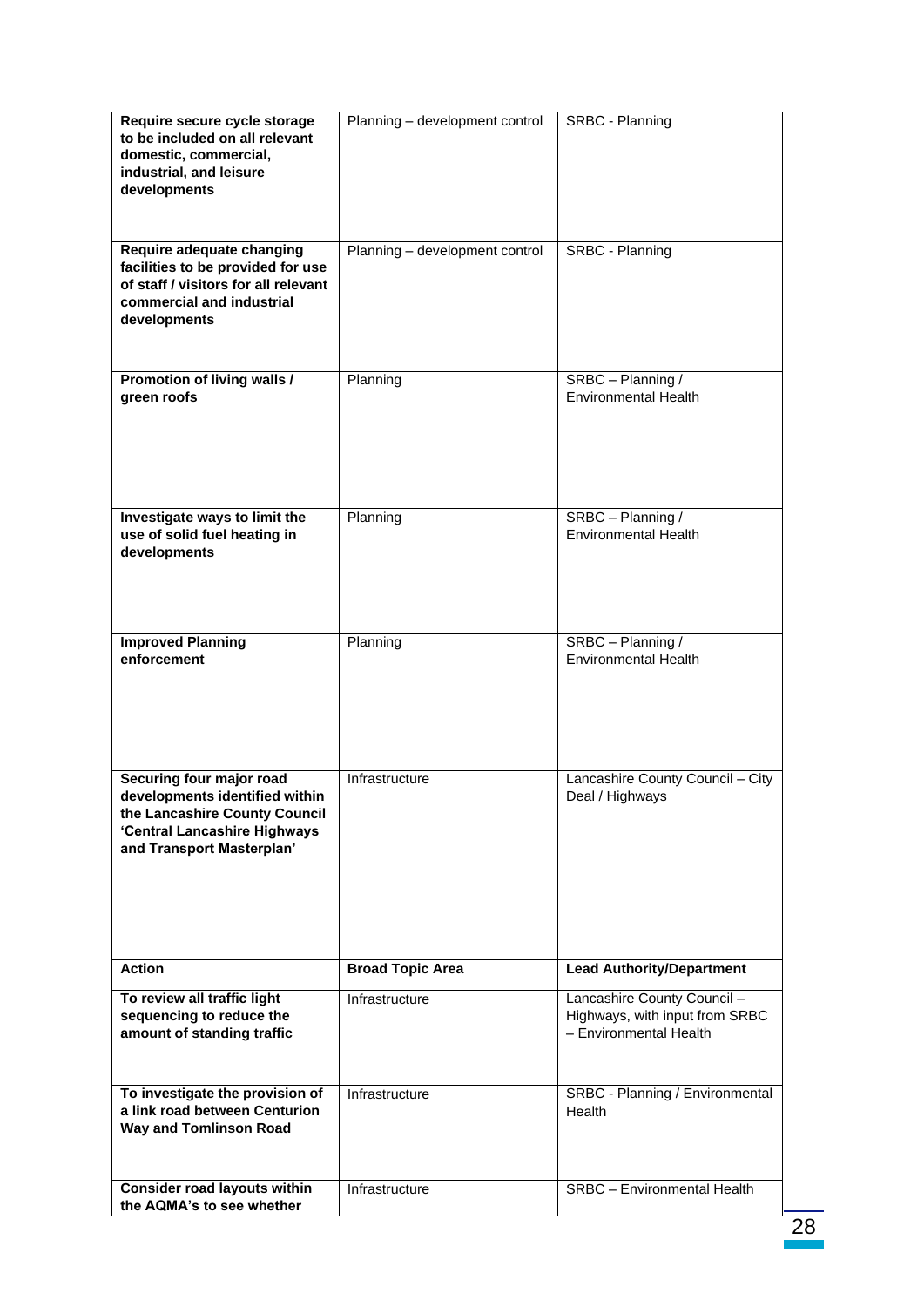| improvements can be made to<br>reduce congestion                                                                         |                         | Lancashire County Council -<br>Highways                 |
|--------------------------------------------------------------------------------------------------------------------------|-------------------------|---------------------------------------------------------|
|                                                                                                                          |                         |                                                         |
| Look to improve signage to re-<br>direct HGV traffic away from<br>areas of poor air quality                              | Infrastructure          | Lancashire County Council -<br>Highways                 |
| Work with Highways England                                                                                               | Infrastructure          | <b>Highways Agency</b>                                  |
| to improve signage to the<br>motorways to advise HGV's to<br>use Junction 29 instead of<br>junction28                    |                         | SRBC - Environmental Health                             |
| Provide advice and contacts to<br>businesses to help them chose                                                          | Infrastructure          | <b>SRBC - Environmental Health</b>                      |
| low emission vehicles, &<br>develop travel plans                                                                         |                         | Lancashire County Council -<br>Highways                 |
| Improve the cycle<br>infrastructure within the<br>borough, especially along<br>routes to schools and<br>employment sites | Infrastructure          | Lancashire County Council -<br>Highways                 |
|                                                                                                                          |                         |                                                         |
| Maintain & Sweep cycle routes                                                                                            | Infrastructure          | Lancashire County Council -                             |
| on a regular basis throughout<br>the borough                                                                             |                         | Highways<br>SRBC - Neighbourhoods                       |
| Improve the electric vehicle                                                                                             | Infrastructure          | Lancashire County Council                               |
| infrastructure across the<br>borough                                                                                     |                         | <b>SRBC</b>                                             |
|                                                                                                                          |                         |                                                         |
| <b>Action</b>                                                                                                            | <b>Broad Topic Area</b> | <b>Lead Authority/Department</b>                        |
| Provide electric vehicle<br>charging points on council<br>owned car parks and buildings                                  | Infrastructure          | SRBC - Car parking                                      |
| Offer free or reduced parting<br>tariffs for electric vehicles                                                           | Infrastructure          | SRBC - Car Parking                                      |
| <b>Anti-Idling Campaign in</b><br>declared AQMA's and outside<br>schools, colleges and leisure<br>centres                | Infrastructure          | <b>SRBC</b> - Environmental Health<br>Schools, Colleges |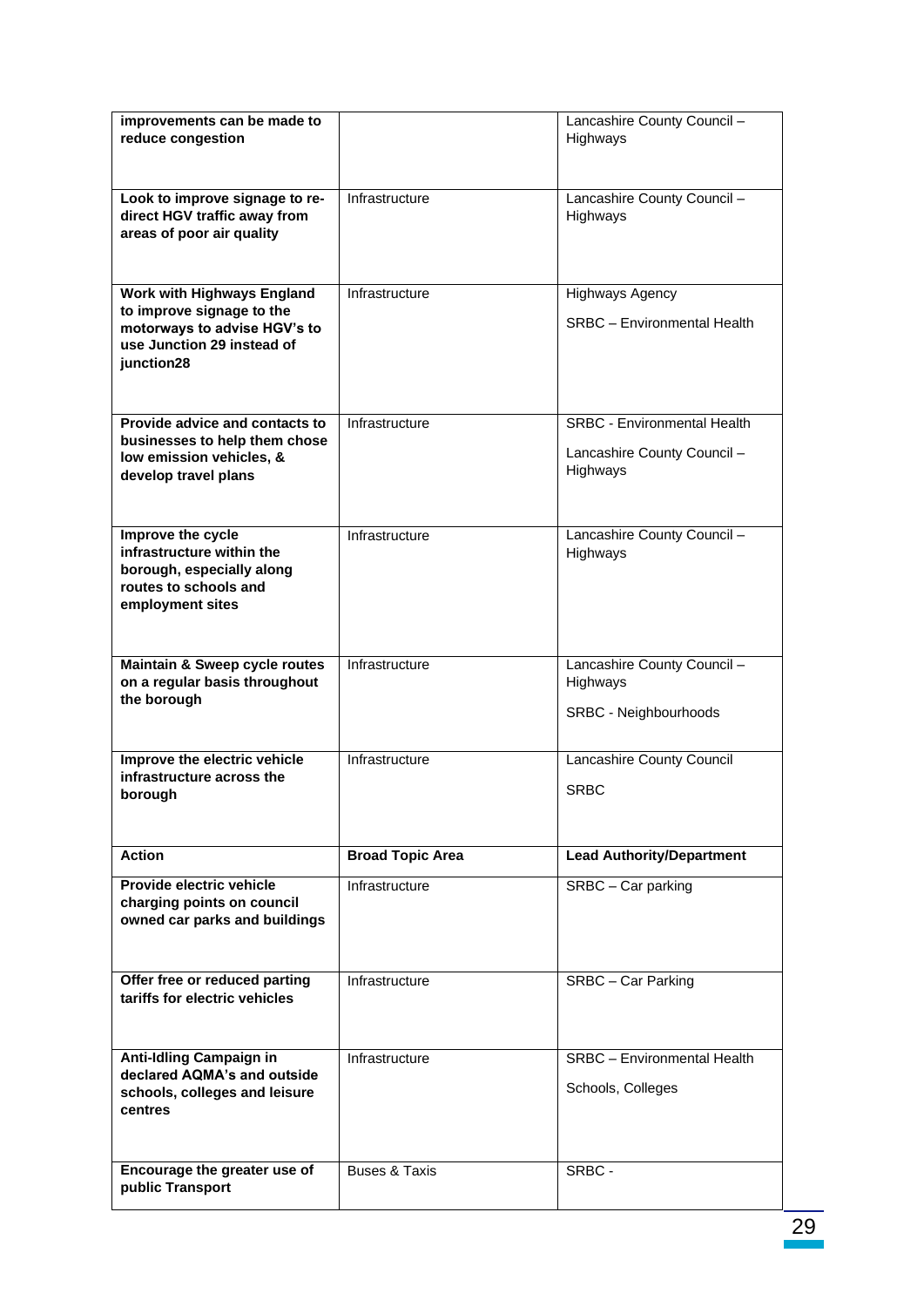| Work with taxi firms to<br>encourage the uptake of low<br>emission vehicles (Electric)                     | <b>Buses &amp; Taxis</b>             | SRBC - Licensing /<br><b>Environmental Health</b>                                                  |
|------------------------------------------------------------------------------------------------------------|--------------------------------------|----------------------------------------------------------------------------------------------------|
| Further reduce the age limit of<br>taxis within the borough                                                | <b>Buses &amp; Taxis</b>             | SRBC - Licensing /<br><b>Environmental Health</b>                                                  |
| Stop taxis and buses idling<br>within AQMA's and outside<br>schools & Colleges                             | <b>Buses &amp; Taxis</b>             | SRBC - Licensing /<br>Environmental Health<br>Lancashire County Council -<br>Highways              |
| To consider a reduced taxi<br>license fee for electric vehicles                                            | <b>Buses &amp; Taxis</b>             | SRBC - Licensing /<br><b>Environmental Health</b>                                                  |
| To work with both bus and taxi<br>companies to apply for any<br>grant bids available                       | <b>Buses &amp; Taxis</b>             | SRBC - Licensing /<br><b>Environmental Health</b><br><b>Public Health Lancashire</b>               |
| <b>Implement an 'Electrify</b><br>campaign - encouraging<br>businesses to only use electric<br>taxis       | <b>Buses &amp; Taxis</b>             | <b>SRBC</b> - Environmental Health                                                                 |
| <b>Action</b>                                                                                              | <b>Broad Topic Area</b>              | <b>Lead Authority/Department</b>                                                                   |
| <b>Encouraging Car Sharing</b><br>within the borough                                                       | <b>Travel Choice &amp; Education</b> | <b>SRBC</b> - Environmental Health<br>Lancashire County Council<br><b>Public Health Lancashire</b> |
| Development and delivery of<br>education programmes to<br>schools                                          | <b>Travel Choice &amp; Education</b> | <b>SRBC</b> - Environmental Health<br>Schools, Colleges                                            |
| <b>Development of educational</b><br>material for businesses                                               | <b>Travel Choice &amp; Education</b> | SRBC - Environmental Health /<br>Economic Development                                              |
| Development and run a<br>campaign to reduce school<br>traffic e.g. walk/cycle to school                    | Travel Choice & Education            | <b>SRBC</b> - Environmental Health<br>Schools, Colleges                                            |
| Investigate the provision of<br>personal travel plans for<br>residents and employees<br>within the borough | Travel Choice & Education            | <b>SRBC</b> - Environmental Health                                                                 |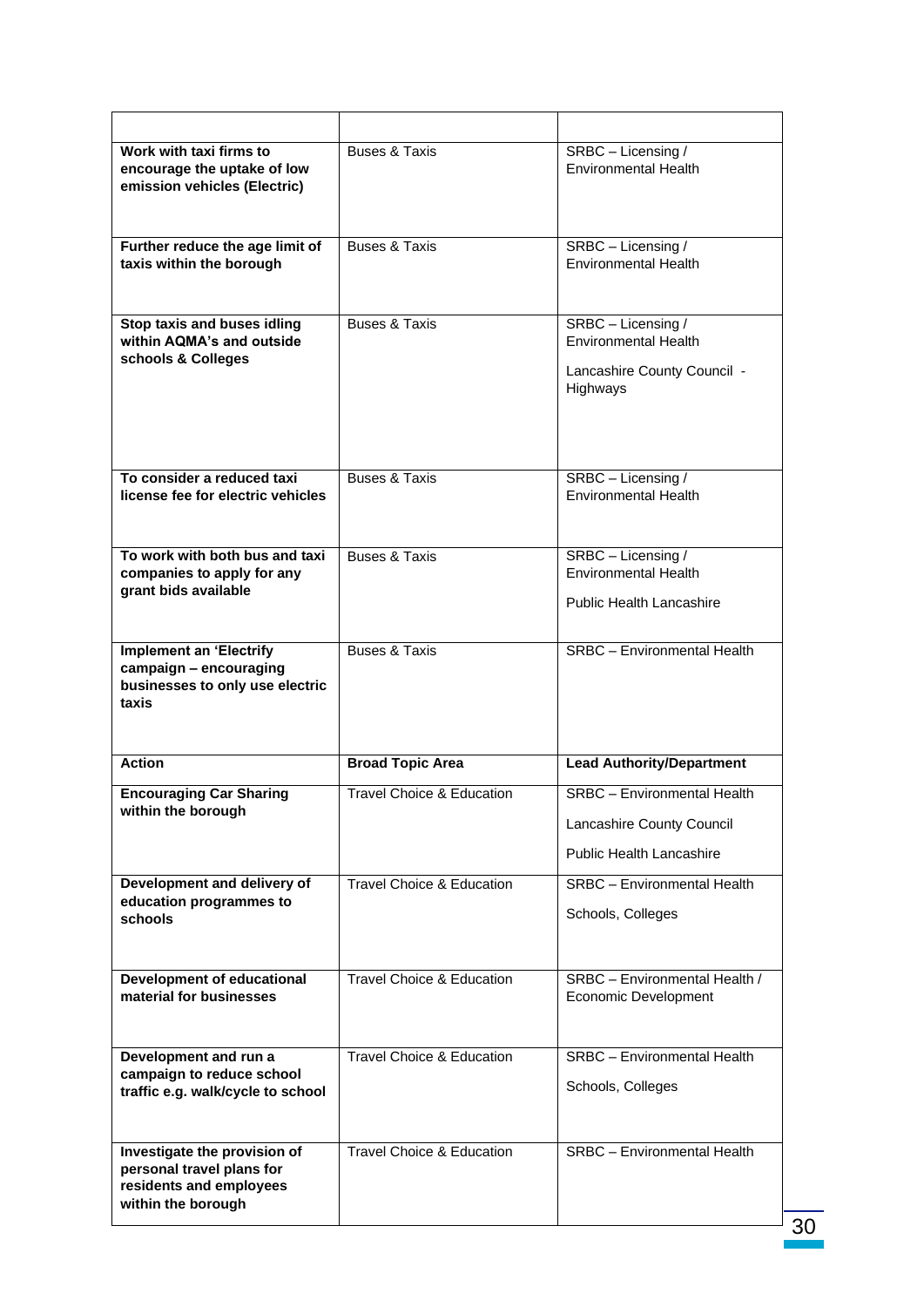| Promote cycling within the<br>borough, including cycle to<br>work day, salary sacrifice<br>scheme                                                 | Travel Choice & Education            | SRBC - Environmental Health /<br>Sports Development                      |
|---------------------------------------------------------------------------------------------------------------------------------------------------|--------------------------------------|--------------------------------------------------------------------------|
| Promote walking within the<br>borough, including promotion<br>of walking routes, the Leyland<br>Loop                                              | Travel Choice & Education            | SRBC - Environmental Health /<br>Community                               |
| Encourage 'walk to school' and<br>the use of 'walking buses'<br>across the borough for all<br>schools                                             | <b>Travel Choice &amp; Education</b> | SRBC - Environmental Health /<br>sports development<br>Schools, Colleges |
| <b>Encourage elected members to</b><br>car share and use alternative<br>forms of transport, in particular<br>to council meetings and<br>functions | Internal to SRBC                     | SRBC - Leader, Leader of the<br>opposition                               |
| <b>Action</b>                                                                                                                                     | <b>Broad Topic Area</b>              | <b>Lead Authority/Department</b>                                         |
| Replace the mayoral car with<br>an electric car                                                                                                   | Internal to SRBC                     | <b>SRBC</b> - Neighbourhood Services<br>/ Members                        |
| <b>Provide education and</b><br>information relating to air<br>quality through members                                                            | Internal to SRBC                     | <b>SRBC</b> - Environmental Health                                       |
| learning hours, leaflets and<br>councillor connect                                                                                                |                                      |                                                                          |
| Air Quality shall be considered<br>within the decision making<br>process on every report to<br>cabinet, council, portfolio<br>holder decision etc | Internal to SRBC                     | SRBC - Democratic Services /<br><b>Environmental Health</b>              |
| Replace the civic centre pool<br>car with an electric car                                                                                         | Internal to SRBC                     | SRBC - Neighbourhoods                                                    |
| Systematically replace the<br>depot vans with electric<br>vehicles                                                                                | Internal to SRBC                     | SRBC - Neighbourhoods                                                    |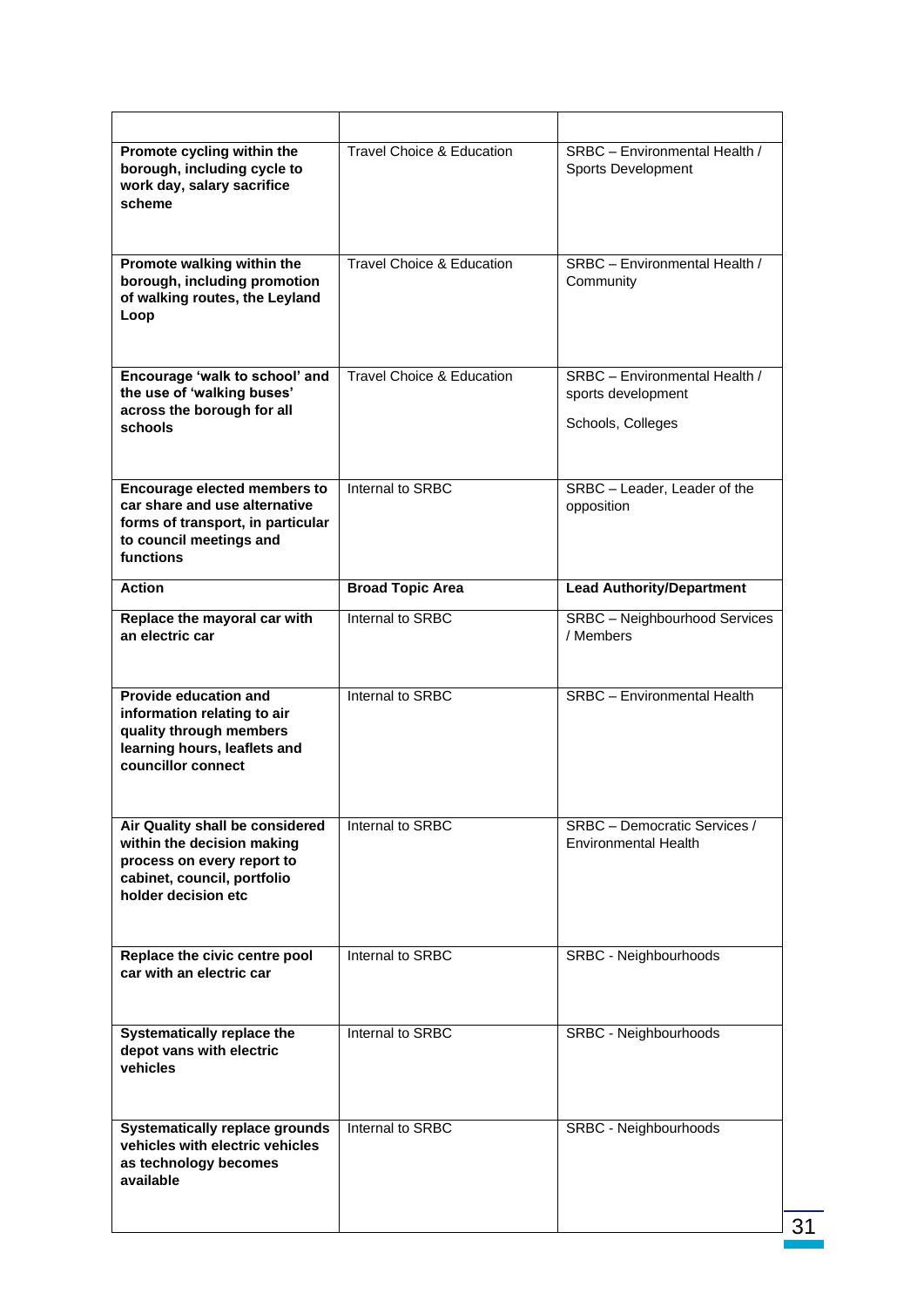| The provision of electric<br>vehicle charging points at<br>council buildings, initially the<br>civic centre and depot. These<br>may be provided free of charge<br>to enable the installation of<br>cheaper charging points and<br>encourage the uptake of<br>electric vehicles | Internal to SRBC        | SRBC - Neighbourhoods /<br><b>Property Services</b>     |
|--------------------------------------------------------------------------------------------------------------------------------------------------------------------------------------------------------------------------------------------------------------------------------|-------------------------|---------------------------------------------------------|
| Apply for the Workplace EVR<br>point Government scheme                                                                                                                                                                                                                         | Internal to SRBC        | SRBC - Neighbourhoods                                   |
| <b>Action</b>                                                                                                                                                                                                                                                                  | <b>Broad Topic Area</b> | <b>Lead Authority/Department</b>                        |
| Sign up to the nhs fleet<br>solutions salary sacrifice<br>scheme' this allows staff to<br>purchase via salary sacrifice a<br>new car (to be restricted to<br>electric vehicles only)<br>including all insurance, tax,<br>and servicing                                         | Internal to SRBC        | SRBC - Human Resources /<br><b>Environmental Health</b> |
| Provide secure lockable cycle<br>storage facilities at the civic<br>and depot                                                                                                                                                                                                  | Internal to SRBC        | SRBC - Neighbourhoods                                   |
| Provide suitable changing<br>rooms and storage facilities for<br>use of staff                                                                                                                                                                                                  | Internal to SRBC        | SRBC - Neighbourhoods /<br><b>Property Services</b>     |
| Continue with the 'bike to<br>work' salary sacrifice scheme                                                                                                                                                                                                                    | Internal to SRBC        | <b>SRBC</b> - Human Resources                           |
| Provide cycle reassurance<br>training for any member of<br>staff, elected members who<br>wish to receive it                                                                                                                                                                    | Internal to SRBC        | <b>SRBC</b> - Sports Development                        |
| <b>Encourage staff to use</b><br>alternative modes of travel e.g.<br>cycling and walking                                                                                                                                                                                       | Internal to SRBC        | SRBC - Comms                                            |
| Promote car sharing among<br>staff                                                                                                                                                                                                                                             | Internal to SRBC        | <b>SRBC - Comms</b>                                     |
| Alter the policy to allow<br>essential users to leave their<br>cars at home and walk/cycle to<br>work on certain days in line<br>with business requirements<br>and manager agreement                                                                                           | Internal to SRBC        | SRBC - Extended leadership<br>Team                      |